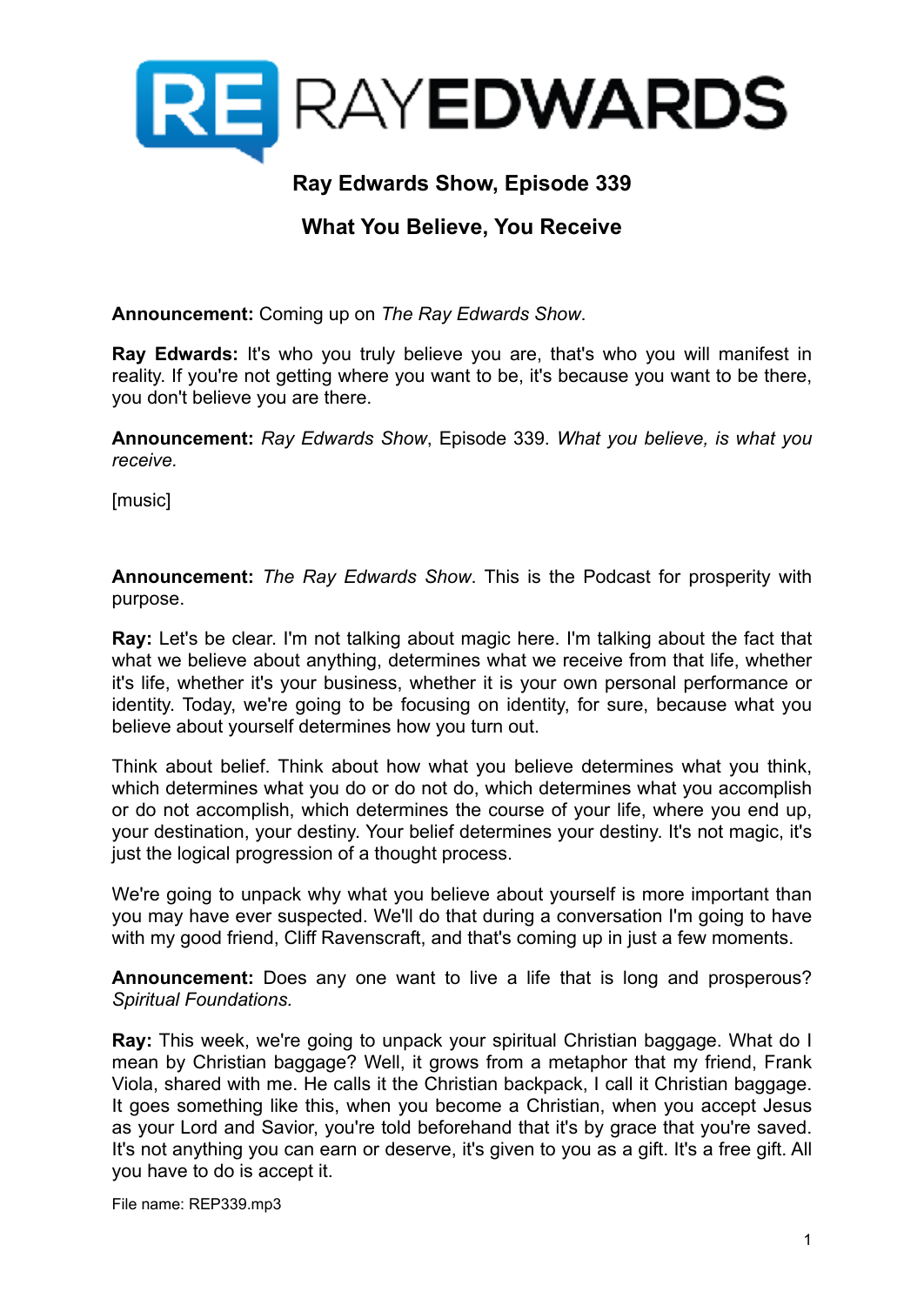

You think to yourself, "That sounds like a great deal, I'm going to take that deal." Then once you're "in the club", the people in the Church begin to tell you what you need to be doing and not doing. They hand you a backpack or a piece of luggage, and they begin loading it up with bowling balls. 16-pound bowling balls.

Here's one that's called small group meetings, put that in your baggage. Here's another bowling ball that's called serving in the ministry, like the children's nursery ministry or something like that, so that's 16 pounds in. Here's one that's called missions work, that's another 16-pound bowling ball. Here's one that's called tithing. Here's one that's called offerings, which are above and beyond your tithing. Here's one that's called attend church every time there's a service. Here's another bowling ball, this one is, give to Christian charities. Here's one about performance, which is about how you act, "like a Christian." You don't swear, you don't smoke, you don't drink alcohol, you don't watch TV shows that Christians shouldn't watch. There's a whole lot of rules that go along with this particular bowling ball. Here's a bowling ball that says you should engage in charitable activities in your community, like visiting the sick, the shut-ins, prisoners, and so forth. Here's a Christian bowling ball that goes into your bag. This is about your political stance, you should have a certain political stance as a Christian, so we're taught.

These are some of the things that go into our Christian baggage, all these bowling balls. I've just listed 10 of them. There are plenty more that should be loaded up with when you first join the club. That's 160 pounds of bowling balls that you now need to strap on your back and carry them around with you every day. How's that working out for you? How's that feeling?

What we have just discussed is what happens when Christians who are saved by grace, and who are made righteous by the gift of righteousness, begin trying to perform under the law again. Begin trying to earn their righteousness, to earn their salvation. There's no end to the bowling balls that we could add to your baggage. But what this does, is it chokes off the real fruit of the spirit that you receive when you accept Jesus, and the holy spirit enters into you. When that happens, you're filled with grace, and you're no longer under the requirements of the law. There are no rules for you to follow. Because when you really receive and appreciate the grace that you've been given, your behavior begins to flow naturally from that. It's not a requirement, it's a supply of grace and ease that flows through you.

Yes, your behavior will change, but not through your efforts. How do you receive this grace? How do you receive this transformation? I believe it's by keeping your eyes on Jesus. What he said, what he did, why he did it. Looking him full in the face and realizing he's given you his grace, his unmerited favor, and he's transferred to you his righteousness. So that even though you may be are still doing things that are 'sins', you're still perfectly righteous just as he is. Because that's what it says in the bible.

If you've been carrying the Christian baggage around, my suggestion is, drop it, just drop it. But the spirit that raised Jesus from the dead manifest himself through you,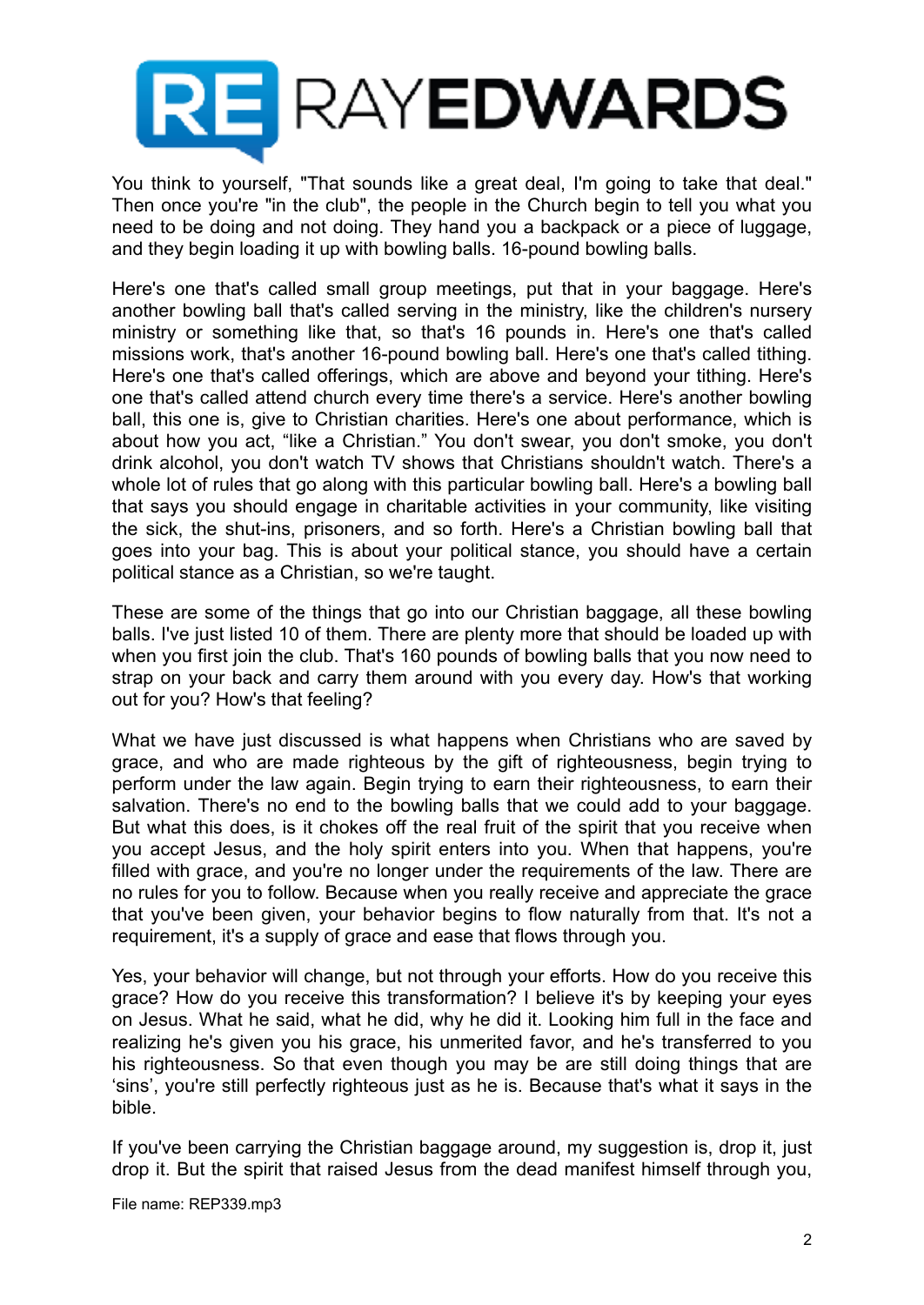

and you'll begin to see the fruits of that spirit in every part of your life. You won't have to work on your behavior, your behavior will work on you.

**Announcement:** Now, simple hacks that make life cheaper, easier and faster. Rays' tip of the week.

**Ray:** This week's tip of the week is, actually three tips, three steps to accelerate your business growth. If you are an entrepreneur and you're trying to grow your business, or you're a manager or an entrepreneurial manager in a business already, and you want to grow that business, there are three big steps to take that will move you along much more quickly than just trial and error. Step number one is to know your big reason why. I'm sorry to spoil this for many of you, because when I tell you who originally said this, is going to spoil it for you. For the rest of us, I should accept wisdom from wherever it comes.

But there's a saying that goes something like this. Once you have a big enough why, you can overcome any how that needs to be overcome to reach your objective. Or words to that effect. It's been accredited to many people. Many people have said a variation of it. But it was originally written by Friedrich Nietzsche. Knowing your reason why will help you push through the difficult hows that come up.

Step number two, to accelerating your business growth, define your beliefs, your values and your rules. This may be difficult to understand but it's something most people never bother to do. They never know what they believe. They never know what they value and so they never have any rules for how to be consistent with those beliefs and values. An example of this would be, I believe that business, in and of itself, is good. The values that I have around that, the things that I value in that belief are that, it's true as long as you are creating value for other people, you're offering it fairly without deception or subterfuge, and you are constantly working to improve the value you render to people. You must be clear on what your beliefs are about everything in your life, what your values are around the major sections of your life and your business, and what your rules are, to know that you're being consistent or in integrity with your beliefs and values.

Number three, the third step to accelerate your business growth, choose your peers carefully. The people you spend the most intentional time with. The people you allow to influence your behavior, opinions, thoughts, and feelings. You need to choose these people very carefully. They need to be people who are on the same path as you are. Maybe not the same business, but the same attitude toward business. The same approach to life. An optimistic, hopeful, centered approach to business and life.

If the people you're surrounding yourself with most right now are not like that, it becomes doubly important that you find a mastermind group that you can be part of, that will support you in your personal and business growth going forward. This might be a peer-based mastermind group that you form of friends that you know. Maybe you've met them at different conferences. Chances are they will all be in your same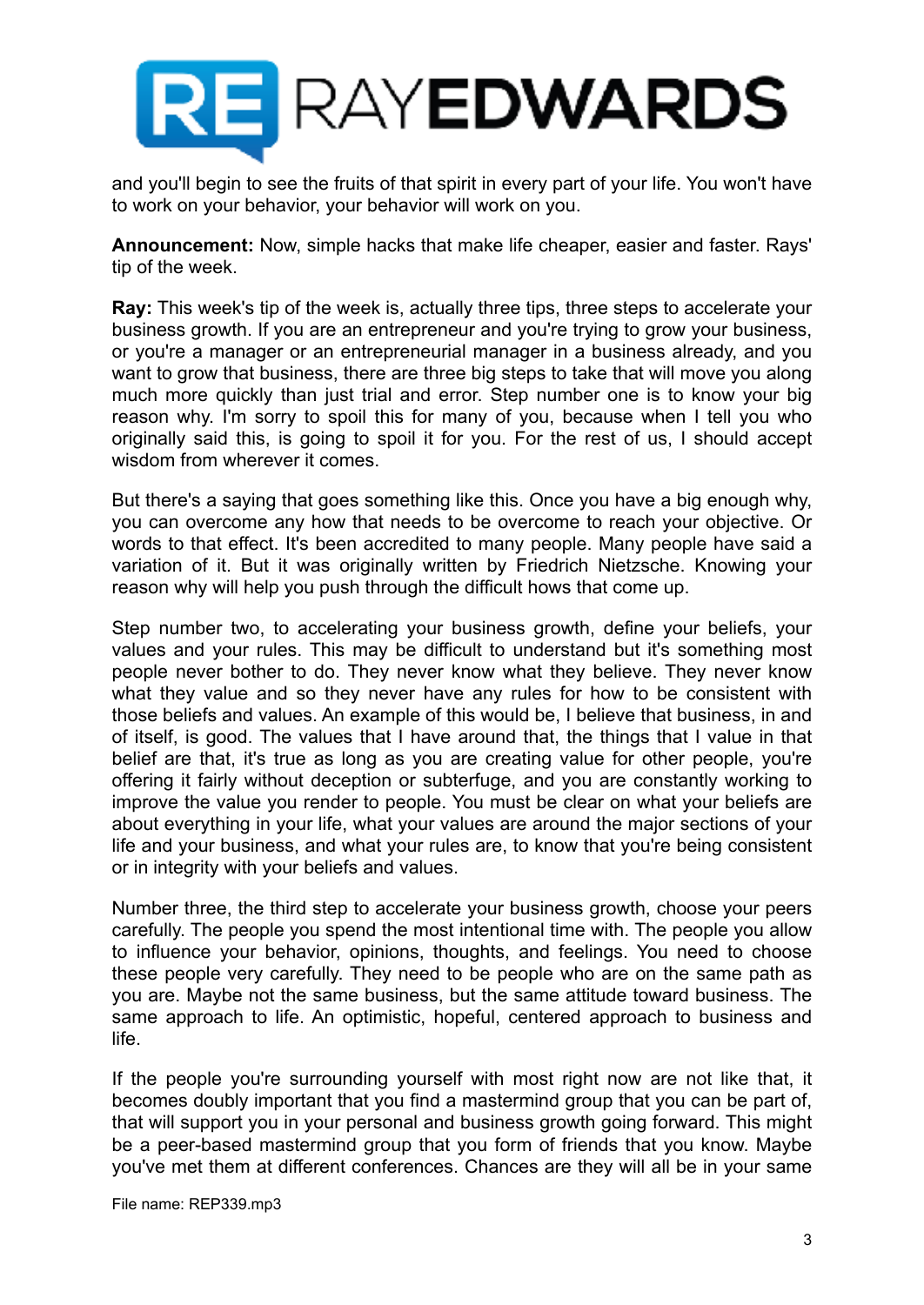

city. Another way to do this, and this is a way for rapid acceleration, is invest in a paid mastermind group of people who are working on an advanced level of your business or the kind of business you want to be in.

Because the more advance they are, the more they can pull you up to where they are. As opposed to, just a mastermind of convenience like people who may be in your hometown but don't understand what you're trying to accomplish. Who don't share your reason why. Who don't share your beliefs, your values, or your rules. Those people are probably going to pull you down to their level. One such mastermind you might consider is our new paid mastermind. There should still be openings available when this is published. Maybe there won't be, but you can find out by going to rayedwards.com/empire. If there are still openings, then you'll be able to apply there. If not, you'll be able to join the wait list.

Those are your three steps to accelerate your business growth. Number one, know your big why. Number two, define your beliefs, values, and rules. Number three, choose your peers carefully.

**Announcement:** Now, our feature presentation.

**Ray Ravenscraft:** What you believe is what you receive. It's true. It sounds mystical, but it's not. It's quite logical. We are going to get right into it with my good friend, Cliff Ravenscroft, who is going to be speaking at our Permission to Prosper conference in Franklin, Tennessee July 30 through August 1, it's Monday through Wednesday. This is going to be a three-day transformational event. Cliff is going to be speaking there on the subject we're discussing today. Without further delay or elaboration, let's get right into it with Cliff Ravenscraft. Thanks for doing this man.

**Cliff:** My pleasure.

**Ray:** The purpose of this interview-- this not an interview. The purpose of this conversation is to share with people some of what you're going to be sharing at the Permission to Prosper conference at the end of July in Franklin, Tennessee. We'll specifically when I'm really interested in, is hearing more about what you said on your practice session about identity. If you're okay with that, are you okay with that?

**Cliff:** I'm okay with talking about anything you want to talk about, Ray Edwards.

**Ray:** Because let me share what happened when I listened to that. It was two hours long, and I'm going to admit, I love you. You're my best friend. I thought oh my god, two hours. I don't know if I can do it. I was riveted for two hours. I drove around because I did not want to stop driving until I finished the two hours. And it was powerful. What happened for me was I realized I thought I had a lot of stuff taken care of, like I go through these periods in my life where I think I got all my stuff dealt with. I'm as good as I can be, and then I realize well, hat that was dumb. I can always be better.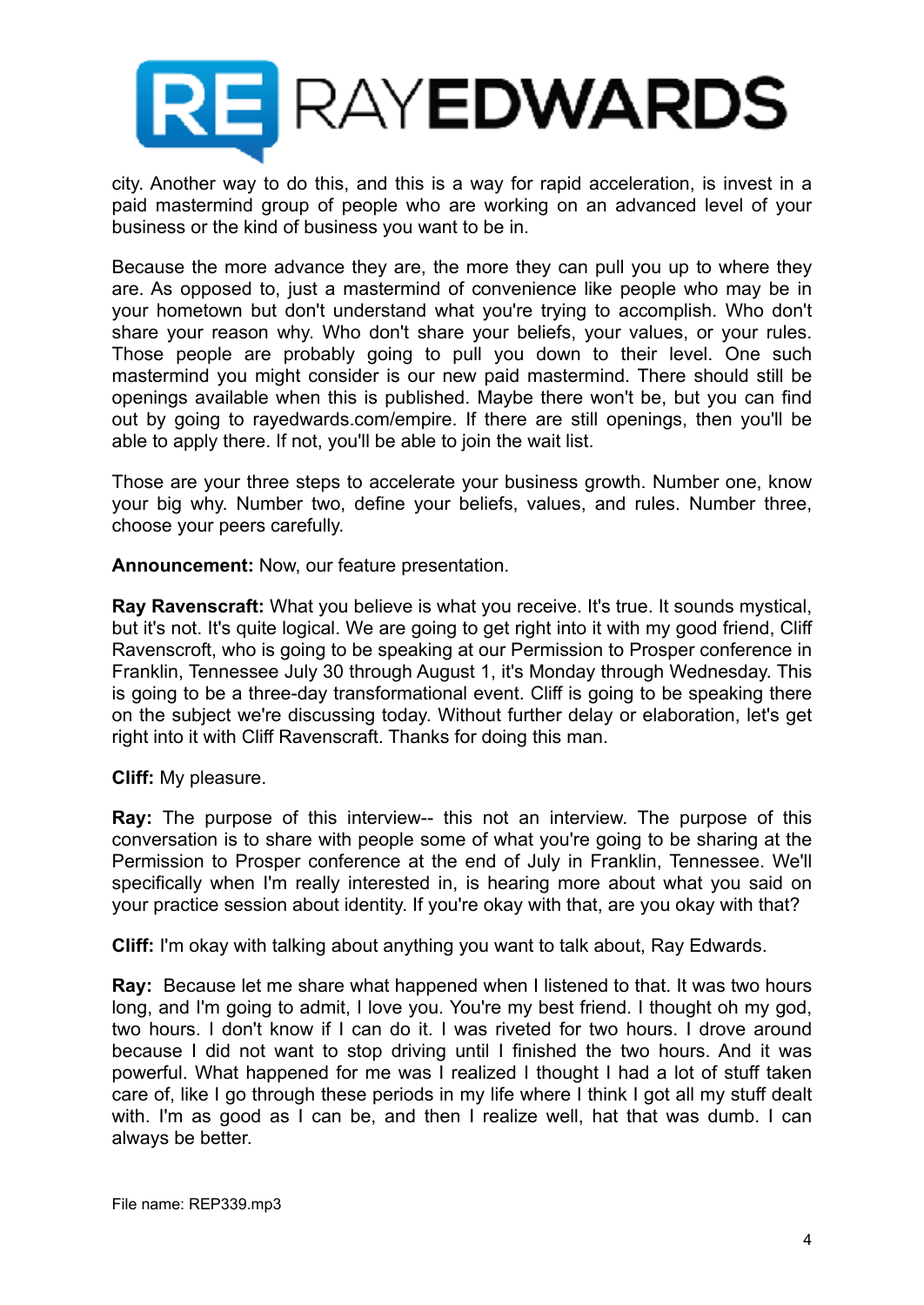

What I mean by better, is I mean closer to what God created me to be. I'm listening to you talk about some of the challenges that you had along your fitness journey, and I realized, this is one of the problems that I'm currently having because I kind of plateaued at my weight loss at about to 2:20, 225, went down to 215 back up 217 back up to 215. As I listen to you talk, I realize, I believe I'm a 225-pound man.

**Cliff:** Yes you do.

**Ray:** Not anymore.

**Cliff:** Of course not.

**Ray:** I know for a fact I'm a 175-pound man with 15% body fat, and I'm currently carrying extra fat on my body, but it's being removed by a process called exercise and eating nutritiously.

**Cliff:** I love that.

**Ray:** Because that's who I am. I don't need sugar. I've been on this ketogenic diet but I've been on and off it. When ketogenic diet, means you don't eat sugar, you don't eat carbs, You just don't eat carbs. 20 grams of carbs or less per day, and I realize that I bought in some false beliefs about the diet. Alot of people who recommended it, even people who read books about it, who sell products about it say, this is the hardest diet to follow of all diets.

**Cliff:** It's crazy.

**Ray:** I totally bought that, I told people that. I said, it's hard to diet to follow. Of course, I chose the hardest want to stick to and I realized that's a terrible belief to hold because it's the healthiest way I can eat right now for my brain health and for my physical physiological health.

I have a new belief now. My belief is this is the easiest diet to follow on the earth because it's so simple.

**Cliff:** The thing is is it-- first of all, if you've been told by somebody that you respect that this diet which they are proposing to you, they're kind of like the authority in the space that you're learning from there-

**Ray:** You're the evangelist for it.

**Cliff:** You've chosen to be their student. You have this high respect and regard for what they're about to tell you about this diet, this ketogenic diet. If that person that you hold in such high esteem and regard for what they're saying, tells you this is the most difficult diet you'll ever encounter, but it's going to be worth it, then you will believe that. If you believe that, that is actually true, it is absolutely true that that is going to be the most difficult thing. Because you've accepted that statement to be true. If you believe that that diet-- following that diet is going to be the most difficult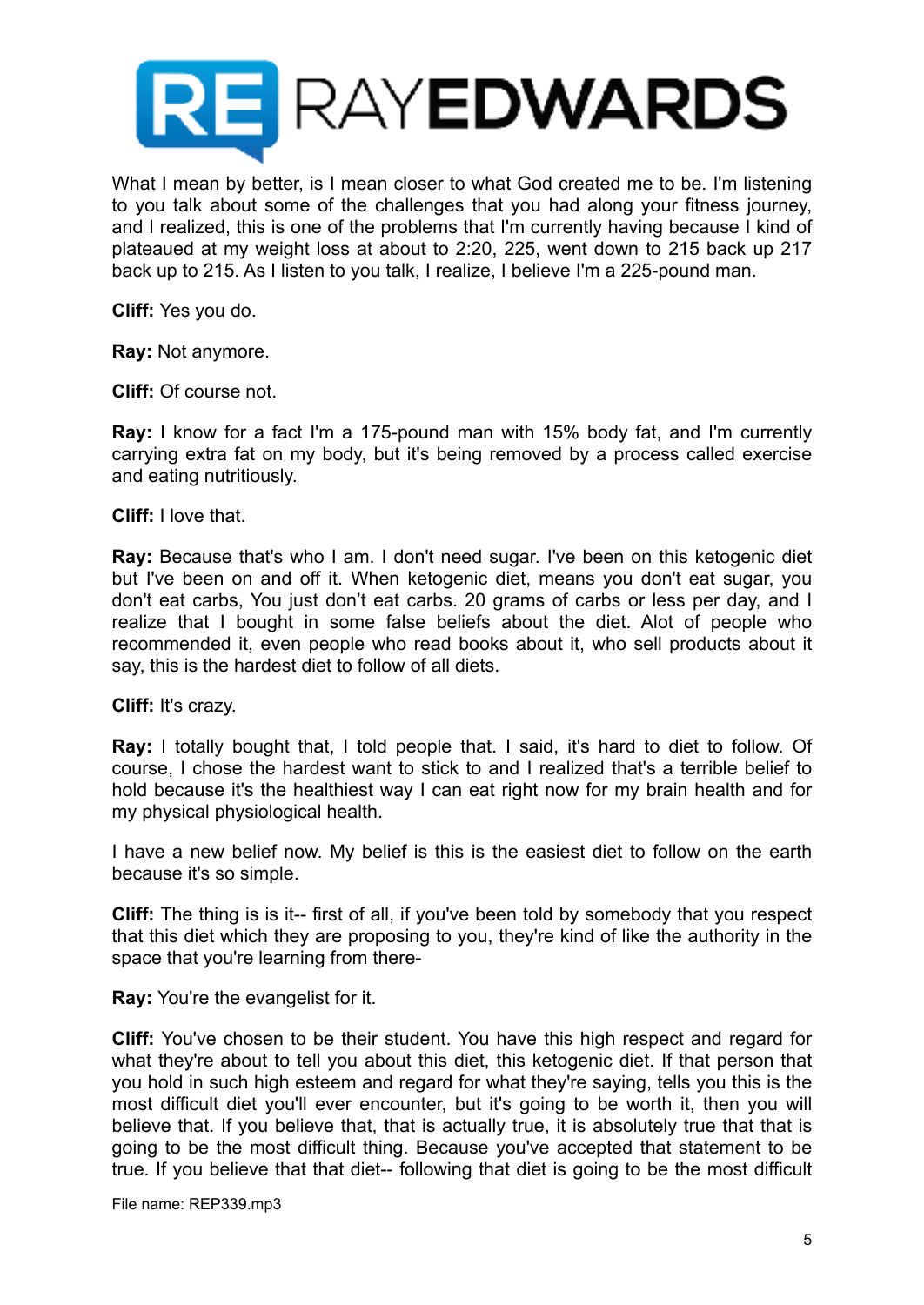

thing. Internally you believe that all of your thoughts, feelings, emotions and therefore all of your actions and your decisions will be in accordance to that belief.

Therefore, your thoughts and emotions are okay, it's not surprising that right here I am pondering that bag of potato chips in front of me. The fact that I'm actually tempted to eat those potato chips, this is probably one of the reasons why. Because I believe it's difficult to go through life and through a day without being tempted by those chips, and by god, I crave those chips. I want those chips. You know what? It's hard. You know what? Today I can do it. I crushed it at the gym. Let me just go ahead and eat a bag of chips. I'll work it off tomorrow and tomorrow I'll try again when I have more willpower. Or because I, either way, somebody else I respect that told me that I have more willpower in the morning, and therefore by mid-afternoon or in the evening, I have no willpower, and because I believe that, I will not exercise willpower that I don't believe that I have in the evening.

This is our life, this is what we believe, this is our life. But if you believe that ketogenic diet is an easy diet, because you've made a decision ahead of time. That you know exactly what you're going to eat, you know what hours you're going to eat, what window you're going to open up for yourself. You already have decided and- by the way, the word decision means that cision means the cutoff. Or the original Latin words side is the same as in pesticide to kill pests. When you decide, you are deciding, you are making a decision to cut off or kill any other possibility. Which you said I will not eat any more than 20 carbs per day. That's a decision that's been made.

**Cliff:** Chances are, you've accepted the belief that this is going to be easy, you already know what 20 carbs you're going to eat that day. If you made that decision, and you believe it's easy. You see that bag of chips and you say, ain't nobody got time for that.

**Ray:** I don't eat those.

**Cliff:** I don't eat those. I'm not tempted by that because it's easy for me to not be tempted by that. Therefore you go days, weeks and months without eating those carbs.

**Ray:** Yes. What's even more insidious, a lot of the people I respect have built into their eating program a cheat day. Because they all say this. They all say, "Well, you can't stick to this all the time, you know you're going to cheat. So let's schedule it."

**Cliff:** If you believe that, guess what you will do? Your schedule, you'll cheat and you'll schedule them.

**Ray:** You know what that makes you if you cheat, it makes you a cheater.

**Cliff:** It does make you a cheater. And you know what, some people re they've gotten around that because they understand the language and the impact that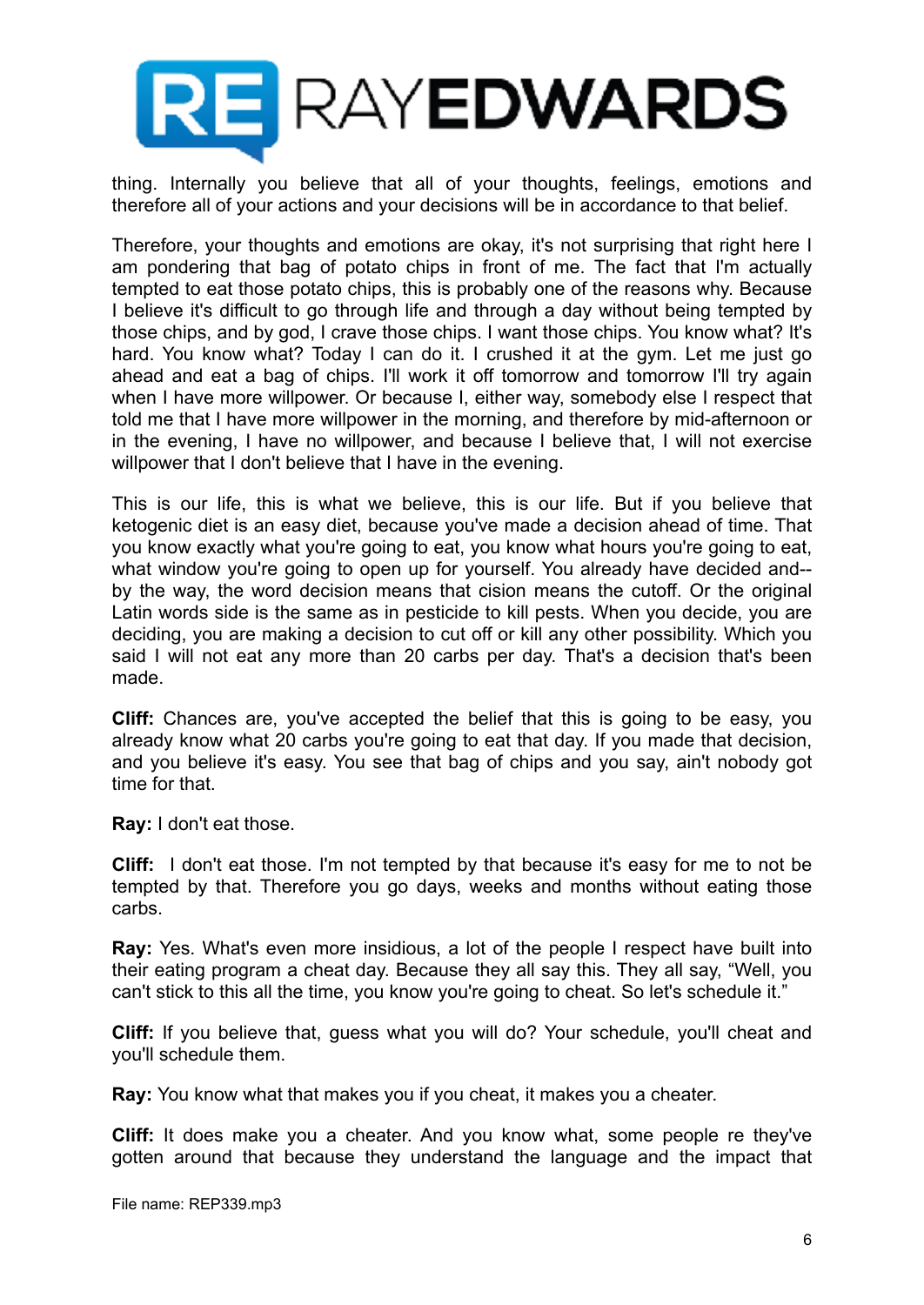

language has and so they don't actually call it a cheat day, they call it a treat day. They call it the treat day.

**Ray:** Which means that what I'm meeting the rest of the time is not good. I'm waiting for the treat.

**Cliff:** Exactly.

**Ray:** What am I? Am I a dog?

**Cliff:** What we believe impacts everything.

**Ray:** Yes, I heard you talk about the last 10 pounds. The last. The real battle now is keeping it off. I was listening, I was thinking I hope to god it wasn't mean and said a stupid thing.

**Cliff:** No it wasn't you. Let me just say this, do you mind if I promote that episode, it's episode 546 of my show?

**Ray:** Oh please do. I've been promoting it to everybody.

**Cliff:** You can go to cliffravenscroft.com, click on podcast and look for episode 546. It's titled *what you believe about*-- you are who you are will determine your outcome. If you want, you can go to any podcast directory. If it's within 2018, 2019, probably you'll be able to get to episode 546 of the *Cliff Ravenscroft show*. It is 2 hours long, and by the way, it doesn't have to be two hours long. I can actually condense that into a 15-minute message and deliver that with power and have the same riveting effect. Thank you to the score conference from Ken Davis.

**Ray:** I have no doubt about that, but I really enjoyed hearing you walk through the thought processes. For me, it was fun for the longer version. I can't wait to hear the more powerful version. But I just want to list some things that changed for me through listening to that episode. And I'm a guy who-- I have studied Tony Robbin's worked for over 20 years. I've listened to all of his material that's available multiple times. I've been to multiple Tony Robbins events. I would have said, I've got this. But just because we know something in our head, doesn't mean we've internalized it neurologically or in her heart. By the way, science is proving more and more that your heart is part of your brain, it's like your second brain.

When you say I feel something in my heart, it's not just a metaphor, it's a real thing. There are some beliefs I was carrying around, I didn't even know it, and I was shocked. Cliff as I listened to you I realized

225 pound man, I believe that I'll always be struggling with my weight, I believe that I love sugar so much I can't give it up, I believe I need a cheat day, I believe I'm not an athlete, I just-- I can make myself stronger and perhaps more flexible and maybe look like an athlete but I'm really one. I didn't realize I had all these horrible beliefs about myself, so what did I do? I changed them all. My identity is now I"m an athlete,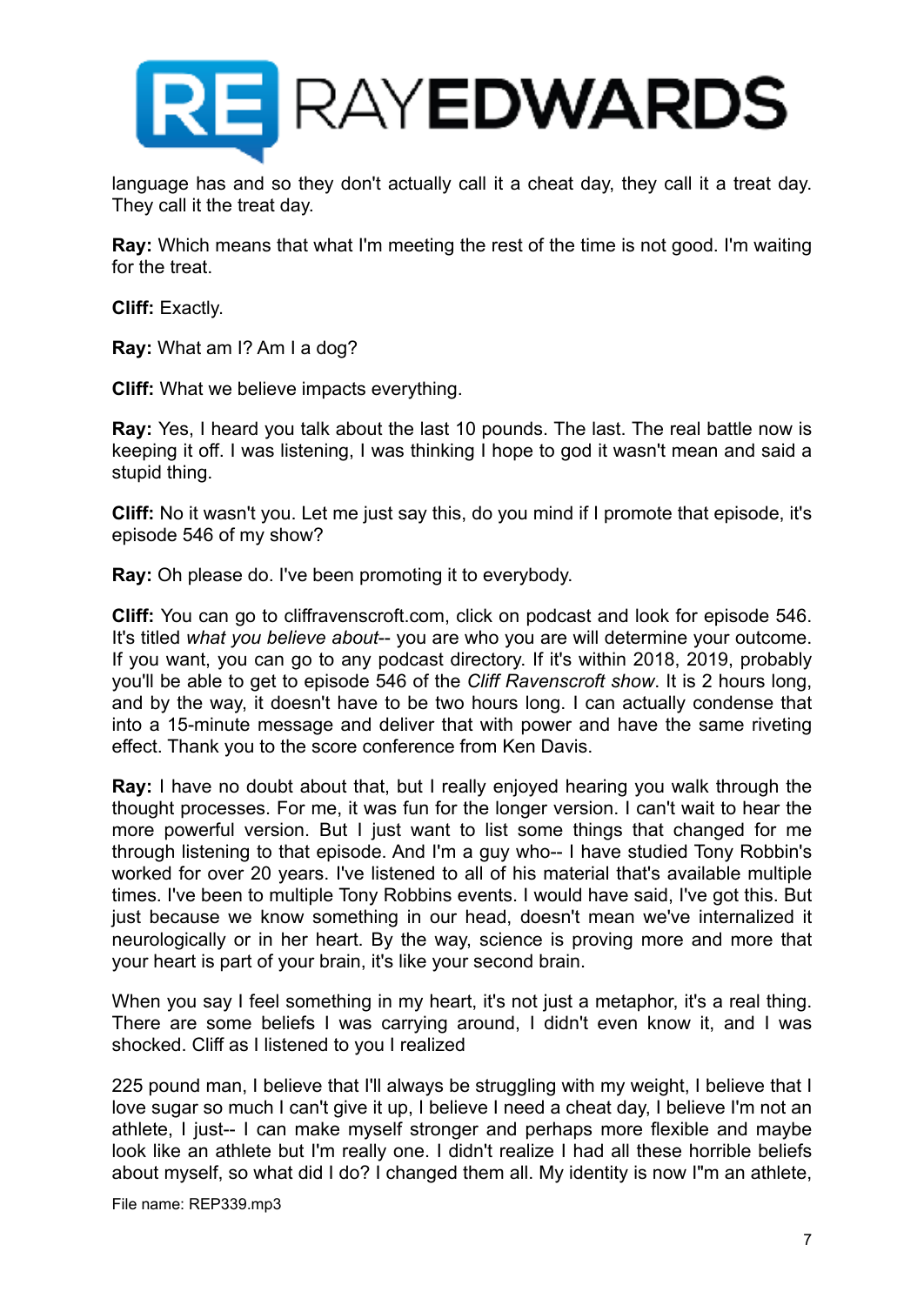

I'm 175 pound man, I have 15% body fat, I love to exercise, I'm positively addicted to it, If I miss exercise, I miss it.

It's like I used to feel about missing pie. I don't eat sugar, I don't eat wheat, I don't eat grains. The diet I follow is not a diet, it's a way of living, it's the lifestyle that I've chosen to live because it's the healthiest and I love it, I enjoy it, I relish it. I don't even consider the things that I used to be tempted by, I don't even consider them because they're not my food. In fact, I have an acronym for it, NMF, not my food. If I really feel strongly about it, it's NMFF, not my freaking food.

**Cliff:** Very good, I like that one. That's incredible man, I'm so excited. I would love to just talk about something just as a side tangent about how is it that I have internalized so much of this information and delivering these thoughts in a way that has-- that I never dreamed possible before. I love-- one thing that I picked up from Tony is repetition is the mother of skill. You hear that and it's like, "Okay what does that mean?" Well a couple of years ago, I told you I have this dream of doing-- of spending the next 30 years of my life doing what Tony has done for the last 30 years of my life, something like that.

I use that language today but it was less fluent than that. But you say, "Hey, Cliff, chances are if you want to be able to pull off and do what Tony has done, you might want to consume some of his training materials or go to one of his events. I'm like, "Wow, what a great idea." I signed up immediately for my wife and I to go to unleash the power within in June of 2016, and I said, "Hey, do you think there's anything I should do to prepare," or maybe you immediately suggest that maybe you want to get one of his training resources, his audio programs to help prime your mind to receive more clearly what's coming at you, this language if you will.

I bought this 10 day program called creating lasting change, which is this human needs philosophy. As a result of that, I remember I wanted to wait and listen to it while I was in front of my computer so that I could take notes and all these other stuff. It was just not happening, I decided to convert everything to MP3s and I jump on my bike where I go riding for hours at a time and I'm listening to Tony through this 10 day program. I'm telling you, Ray, I'm missing, I know at least 96% of what he's saying, but I'm picking up 4% and it's like it's just hitting.

I only listen to it one time all the way through, but then I went to unleash the power within and that 4% that I really cognitively consumed brought in, it was enough to help prepare me to understand more clearly what he was saying from the stage during this event. Then the magic happened, I came back and I listened to *creating lasting change* again after all of that. Then I'm like, "Oh my gosh, it's like I never heard this stuff before the first time. The interesting thing is I have since June of 2016, I've listened to *Creating lasting change the* ten days' worth of audio program, about 25 times.

**Ray:** Wow.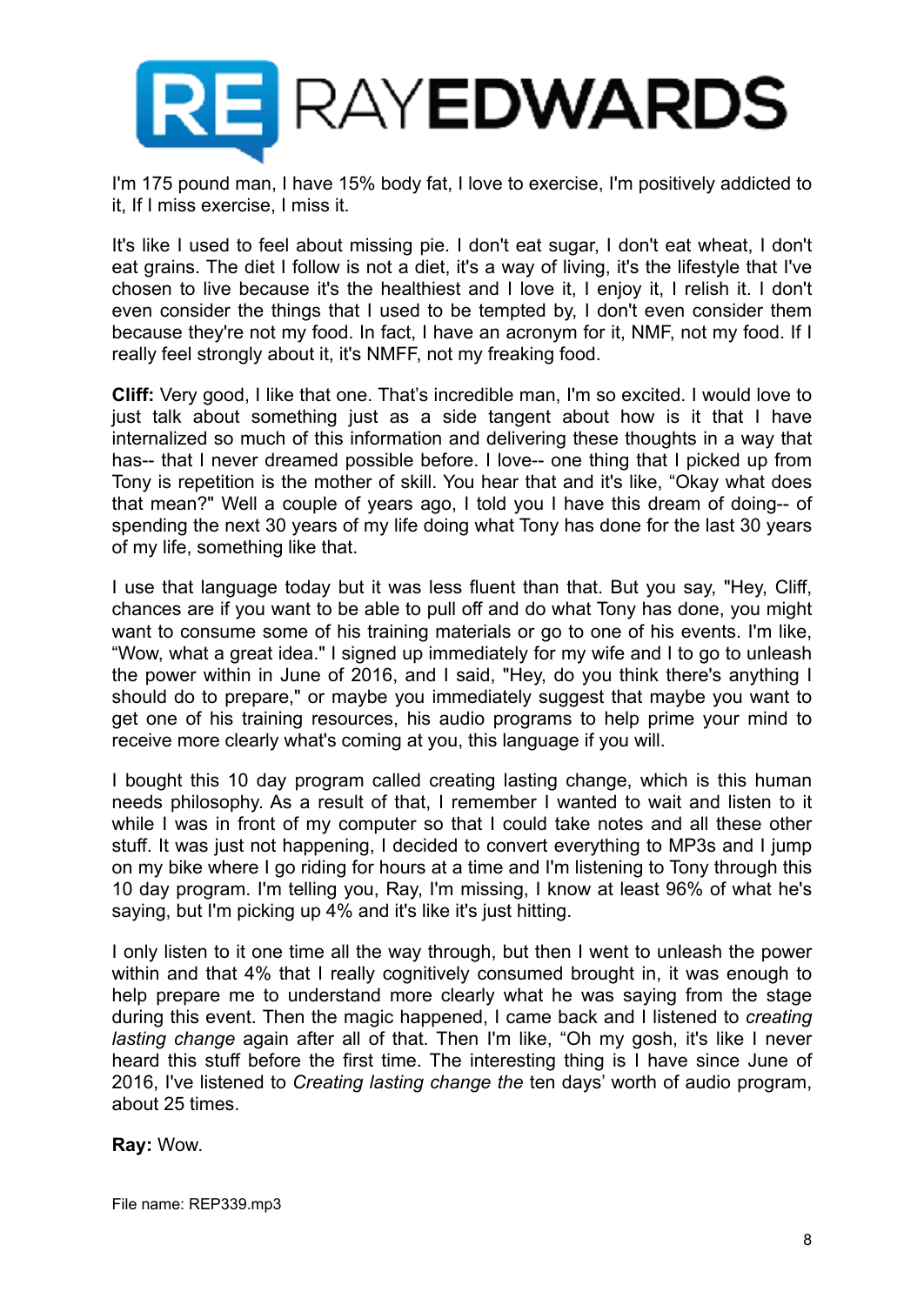

**Cliff:** That is not an exaggeration. I will tell you, I also purchased *personal power two,* which is a 30-day program, and I have done the same thing listening to the audio of that 30-days about 15 times. I also got the audio version which is a classic audio **[unintelligible 00:25:20]** version of *unleash the power within* . It's only about six hours, so I've probably listened to that about 15 times. What I do is, I go to the gym between two to three hours a day every single day and I listen to these programs. I'll listen to the 10 days of creating lasting change, I'll listen to the six hours of unleash the power within, and I'll listen to the 30 days of personal power two for one to two hours a day every day at the gym.

I've done that for the last five to six months. That's why this stuff is oozing out of me and it's another quote, repetition is the mother of skill, but also I will immerse myself into the study of whatever it is that I want.

**Ray:** You've proven the value of that. I just want to give people a quick-- let me give them my view of your journey in a thumbnail sketch and then I want to jump into what I invited you to talk about. I think it's important for people to understand where you came from. You were the world's pre-eminent, and still are really, world's preeminent expert on how to start a successful podcast. You taught everybody who is anybody in the world of business and marketing who does a podcast, you taught them, that's the way I see it, and that's what you're known for.

You are in fact the podcast answer man and you just decided, "I'm done with that, I was created to be something more, I was created to bring people--" How do you say it?

**Cliff:** I was created-- I was put on this earth to help people change their beliefs about who they are and what they're able to achieve, to help them live the life for which they were created, to help take every area of their life to the next level, to break free.

Well, first of all, discover the limiting beliefs that they have, and then learn how to break free from them and replace them with empowering beliefs that will help them breakthrough procrastination, master their physical body, find financial margin in freedom, and enhance their personal relationships and life.

**Ray:** Yes, and the moment-- You shared that dream with many people that we both know. I heard you get resistance. I heard you get from people the advice, don't throw away the podcast thing because that's what's paying the bills, you can't throw that away. Don't do this all at once, take your time, make sure it's what you want to do. I saw you hesitate, and then one day, you set the boat on fire. There was no way to sail back home. You said this is it, this is who I am. This is what I'm doing, this is where I'm going. Everything changed for you like in an instant.

**Cliff:** It was an instant.

**Ray:** You had a fire inside you that I'd never seen before, and you've always been a passionate guy. You had people fired up in ways I've never seen people fired up by File name: REP339.mp3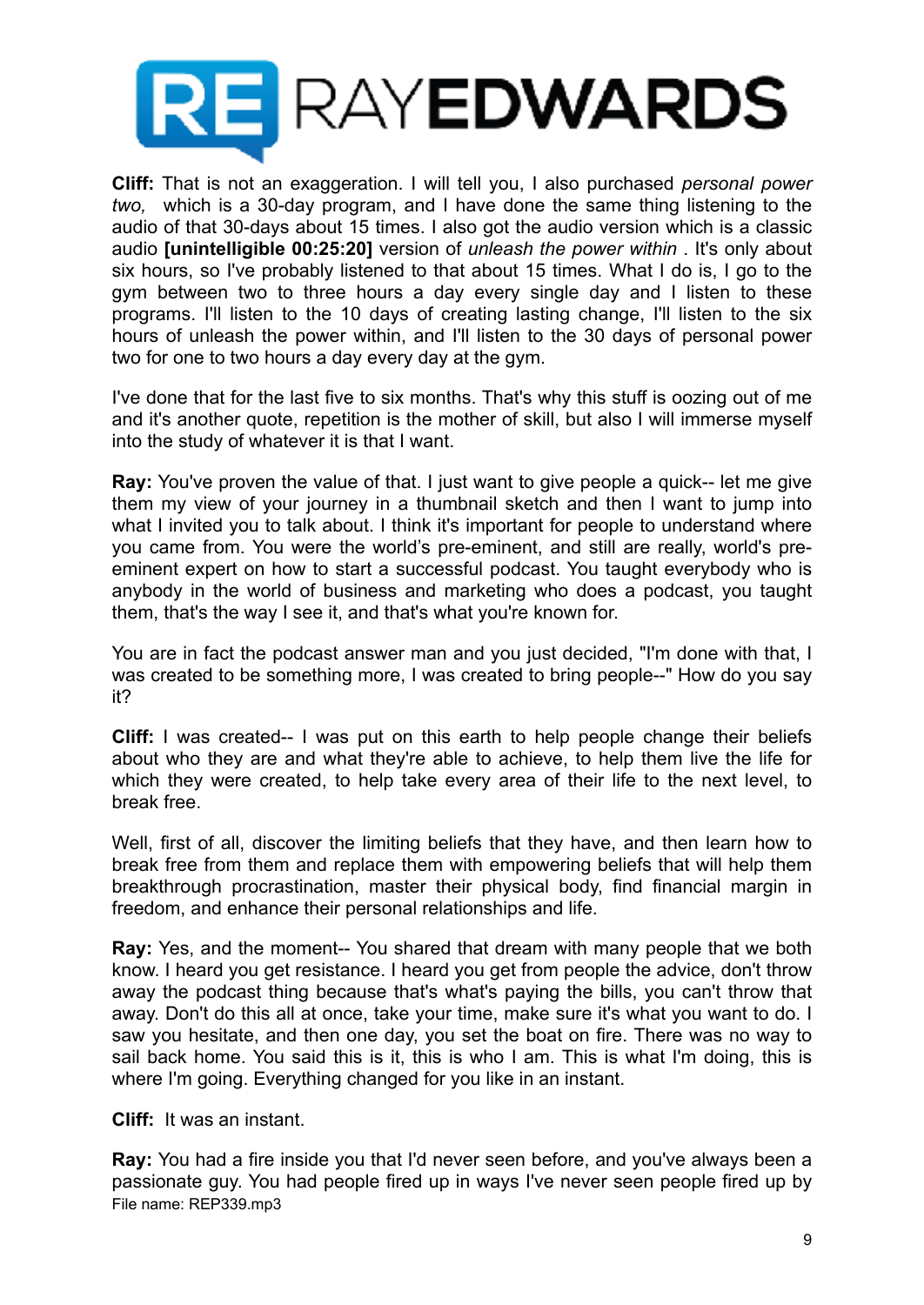

you, and I've always seen people excited by what you had to share. But you've set the trail ablaze now and it's all -- I think it all centers around the change in identity. You're going to be speaking at our conference in Franklin, which there will be a link to that. It's called Permission to Prosper. You're going to be one of our keynote speakers, and I want you to talk to our folks about identity and what it can mean. Can you share a little bit of what you shared on that two hour podcast. I still recommend people listen to it. I want people to get to the idea of the power of what this can do to change your life.

**Cliff:** Absolutely. I'll give you the condensed version of the fact that my weight journey. As from the time when I was a kid, I always felt like the fat kid. I was a fat person. The reality is though I look back at pictures today, I look at pictures of myself as a kid, second-grade third-grade, I was a kid that was slightly overweight. If you just look at my face, you couldn't even tell, but if you looked at my belly at the time, I had a little bit of a curve to my belly.

Now, the thing is, today I would look at me and say, that's not overweight, that's just the healthy young boy that's growing. But I was always made fun of. They had a nickname for me, that that made fun of my big huge gigantic lips because I might have big lips and a small face, and I had this little belly. I felt so subconscious in it, it carried through. Every day I was made fun of the social structure that I was in.

Then in high school, I had a friend of mine, and I never even realized the statement was said to me, I completely forgot about it until I was actually broadcasting live on Facebook, which is what episode 546. Is a recording of a Facebook broadcast I did. I remembered as I was telling this story for the first time, I had this friend of mine. He's my best friend through childhood, and he was my best friend in high school. And he says, "Dude Cliff, you done got the Dunlap disease." And I'm like, "What are you talking about?"

**Cliff:** He goes, yes, your belly it's done lapped over your belt. And I didn't realize how much weight that judgment meant to me, and how much it spoke into my insecurities about my weight.

**Ray:** Can I share with you? That was such a powerful moment in that talk for me because somebody in my life who was an authority figure. I'll just tell you, it was my dad. He didn't mean to hurt me, but he said that to me when I was about 14 or 15 years old, and I've remembered it to this day. I can remember the moment, I can remember how I felt because I had these huge emotional associations to that moment. It was a judgment from the guy who looked to, to be the guide to how to be a man. Who said, "Well, son you got to Dunlap disease, you belly dunlaped left over your belt." I heard you tell a story and I kind of teared up. I was like, oh we don't know the power of our words.

**Cliff:** Yes. Basically, I go through childhood, I go through my young adult life, and I enter my adult life with the identity, I am fat. I am a fat person. Even as a teenager, I look at pictures, I wasn't fat. I was slightly overweight. When I first got married, I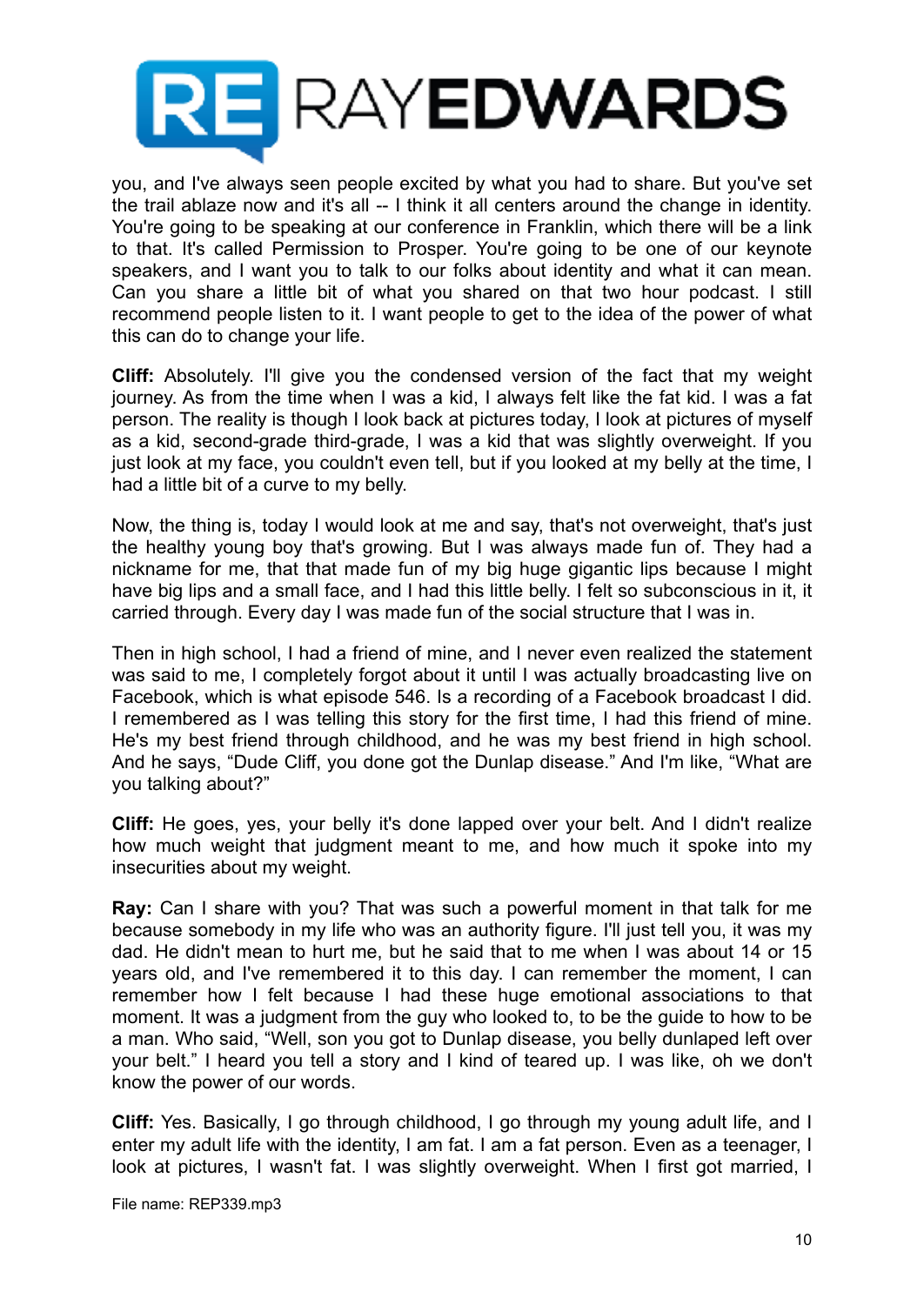

wasn't fat. I look at my wedding pictures and I'm like, that's not fat. But boy if I know in my mind, if I looked in the mirror, I was fat. I saw somebody completely different. Today if I go back to 1996, the day that I got married, I'm getting dressed, and if I had just you know my underwear on and I look in the mirror, physically if I would have had a picture of me looking into the mirror, in the mirror, I would have saw a reflection of my physical body which was a man who was just slightly-- I think I was like 24 years old or something like that. I was just slightly overweight.

Today, I would look at that photo and say, wow, I'd like to have that body. That's not so shabby. But that day on my wedding day, if I look into the in the mirror, I did not see that body. I saw fat. I saw I was fat. By the way, I eventually, because I had this identity, I had adopted this identity and never thought again about it. I always had thoughts, feelings, and emotions in accordance with that belief. As a result of those thoughts, feelings and emotions, I always took actions in my life according to my beliefs. I ate things a fat person would eat. I ate as often as a fat person would eat. I worked out as much as a fat person would work out. It's just about who I am. This is what I do. Yes, I eat a bag of chips every single time I sit down to watch a TV show. I eat two whole large bowls of popcorn, every time I go see a movie, because this is who I am, this is normal.

By the way, in adult life today in America, it's socially acceptable. Because well, what is it? 78% of Americans are obese. I'm not out of the norm like I was when I was a kid, this is who I am.

I grow up and grow out as a result of this belief, that I am a fat person. What happened was ultimately January 2009, I end up in the hospital. As a result of my actions that are in accordance with who I believed I was, it actually grew me into a physically fat person. It wasn't just in my head anymore. I actually it's whatever you focus on consistently in life-- I'm trying to find this-- whatever we focus on consistently, we will tend to manifest into our life. Whatever we focus on consistently, we will tend to manifest in our life. I focused on the fact that my identity was, I am fat. I ended up manifesting fatness into my life.

January 2009, I ended up in the hospital, I was 272 pounds. I had massive gallstones from my gallbladder that was destroyed as a result of the way that I treated my body as a fat person. I had one that was stuck in my cystic duct, and the doctors told me, "Hey, you have to have your gallbladder out. That's a nonstarter, we're definitely going to do that. But there is one stone that stuck in your cystic duct, and if you don't have it removed, it might stay there forever and it won't be a problem, but if we have your gallbladder-- when we take out your gallbladder, if that stone ever drops from your cystic duct, you will die instantly. It's a guarantee."

**Ray:** Holy crap.

**Cliff:** That's what they told me in the hospital, and they said, "By the way, the gallbladder, that's pretty much standard procedure in out, no big deal. However, to get the stone out of your cyctic duct, we have to do this endoscopy treatment or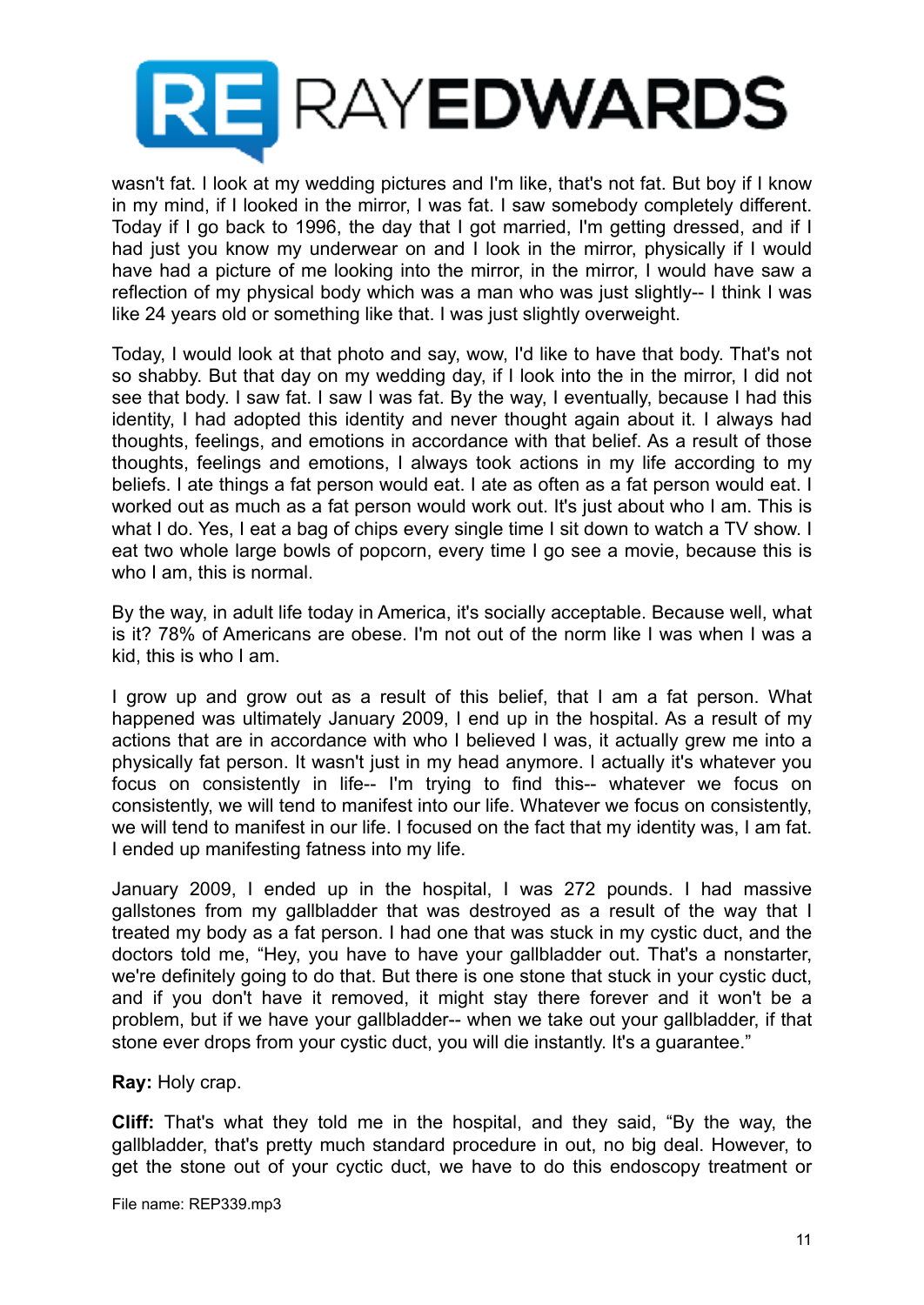

whatever, and just want to let you know there's a 60% 40% chance you'll make it. So it's 60% you might not."

**Ray:** Oh my gosh.

**Cliff:** "And the decision is yours. Do you want the surgery?" I'm like, so you're telling me that if you take out the gallbladder and this stone drops, it's 100% guaranteed death and I have 40% chance of living through the surgery that does this?" I'll tell you, Ray, that messed with my head. And of course, I'd rather have the 40% chance to make it through this one and not have to worry about if that thing ever falls down, because it seems like I have this history of these gallstones falling through and doing some damage.

**Cliff:** Long story short, it turns out I gave them all this stuff. Told them I want to do the optional surgery to get the stone removed. They come in that night and the nurse says, "Here, I need you to sign all these permission forms." They said, "You sign these forms and you'll be all taken care of for your gallbladder to be removed tomorrow." I'm like "No, I'm supposed to have my cystic duct cleaned out from the stone." They said, "No, that's not what's on you." I said, "Will you bring the doctors back."

Basically, if I would have signed those forms, they would have removed my gallbladder without taking out the stone. Potentially I could have died as a result of this.

**Ray:** Oh, my gosh.

**Cliff:** That for me was the first time I realized something has to change. I did what a lot of people do in that. You experience enough pain in your life and all of a sudden you start changing the actions you take. I decided once I got out of the hospital and I recovered from that, I started to research how can I change my life? How can I lose weight so that I don't continue to do this damage to my body? How can I live longer? How can I take this new lease on life? I started researching diet and exercise. I started working this 10,000 step a day program.

I started to change what I was eating. I learned about the Mediterranean people of the world and with the foods that they ate and I adopted that. Because they're the longest living people in the world. As a result of the changes in my life, over 18 months, I dropped 70 pounds oh, no 60 pounds something like that.

# **Ray:** Great.

**Cliff:** It was a lot of weight that I had lost.

**Ray:** Problem solved.

**Cliff:** Problem solved. I was 212 pounds, I wasn't happy with that. I wanted to get under 200 so that I wasn't completely labeled super obese. Even at 212, I was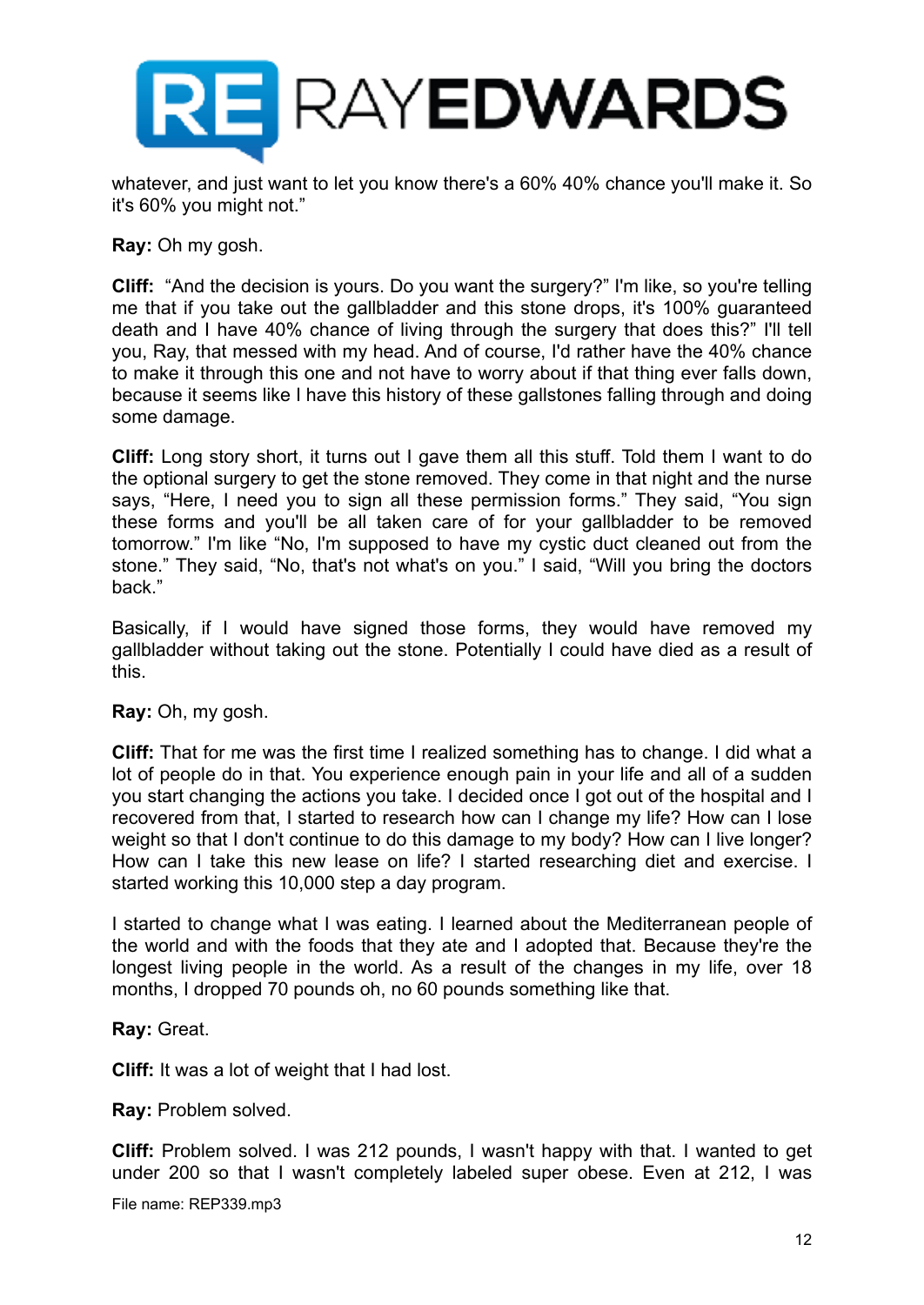

labeled obese on this BMI thing. I'm like men and so I'm still fat. Because if you're obese, you're fat. That was my mindset, that was my belief. I got down to 212 and the closer I got to 200, I was told by everyone that the closer you get to your goal, the harder it is to get those last few pounds off.

**Ray:** Those last few pounds man. They're the hardest.

**Cliff:** They're the hardest. I had this belief that those last 12 pounds to get under 200 were like-- and people would even used it's almost impossible. Well, I never could get behind again under 212. Every time I stepped on the scale and I had one of those scales that tell you not how much only what your weight is, but it also tells what your BMI is. Every day I'm looking to the app and it says you're obese, you're obese. It just completely aligned with one thing I never changed. I changed what I was eating, I changed my daily physical activity. But I never, in 2009, I never changed my identity. Because-

**Ray:** You were still a fat guy?

**Cliff:** I was a fat guy walking 10,000 steps a day. I was a fat guy who is eating healthy. But I was still a fat guy. When I got to a physically, a much healthier weight, in my mind, I looked in the mirror and it was no different than 272-pound man. I physically at 212 I looked in the mirror and I'm like, but look at all of that fat. Look at all of that fat. That's all I saw. All I saw was the fat, I did not see this amazing transformation. I mean, I saw it, but internally really my identity, I was still this fat guy.

**Ray:** You felt like, give me a chance, give me some temptation, I'll balloon back up.

**Cliff:** Yes. And of course, I was told that, that that's what will happen. What is it 70- whatever the percentage of it.

**Ray:** Yes they've got statistics to back up their terrible damaging beliefs.

**Cliff:** Yes, it's 80% of everybody who believes the statement I'm about ready to tell you when they go on a diet, they're going to gain it all back and get a couple extra pounds. It's the placebo stuff, it's like, hey Ray, how about we do this? If you absolutely change your belief about who you are, and you actually change the way that you eat and make a decision that this is going to be a lifetime, and you change the way you believe about going to the gym that it's not a struggle when you go to the gym every single day. What if I told you that 99.9% of the people who do this and do it for the rest of their lives, never gain the weight back.

**Ray:** That's awesome.

**Cliff:** Because it is true. It's the ones who stay with it. It's the ones who adopt the new identity. That's exactly what this is all about. As a result of the fact that I had gone to 212 and I struggled at 212 for so long, but I had this identity. I broke this 'streak' and it's why I'm not a huge fan of training for marathons or triathlons or events that you used to motivate you. I'm not a fan of using software that actually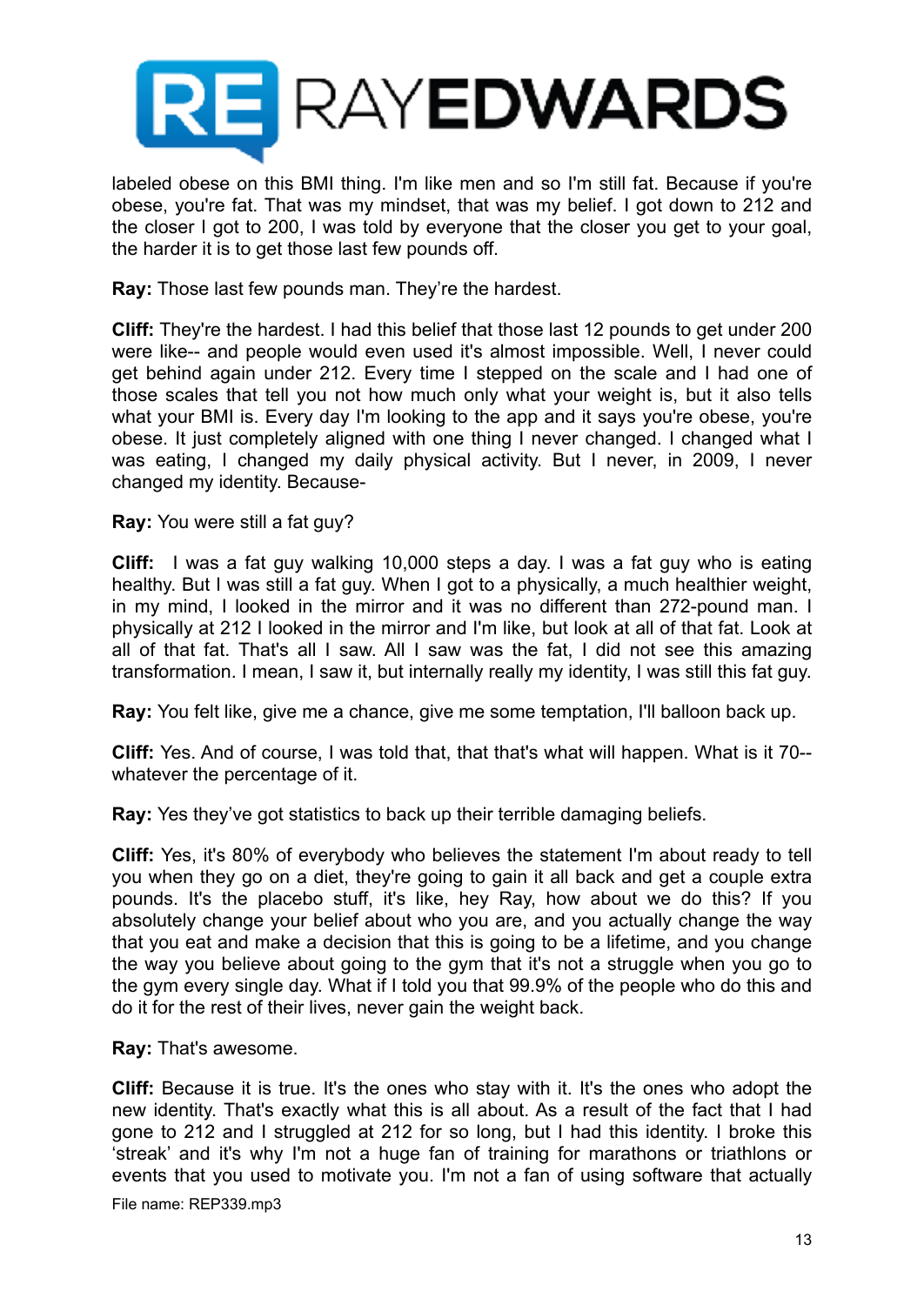

focuses on what's my streak or how long have I done this? Because man, I was a streaker. I did have an identity. I was a streaker, I was a guy who has been doing this for this period of time and not one day did I miss out my 10,000 steps. Until I actually got sick and I was on a business trip, and I didn't work out, and I broke my streak. For the next three days, I could just barely get out of bed. I'm in Los Angeles California on the other side to the United States, and I just feel miserable. For whatever reason, when I did get out of bed, I started craving food, but food that's not my normal healthy food because I'm in a different environment and I have all kinds of excuses why I chose to go to the easy place.

I started eating foods that I didn't normally eat, and next thing you know, I come home in about a week and a half later, I'm healthy again. I'm over my flu. But now I've broken my streaks and I'm not working out, and I've to have had so much time off I need to get back to working around the clock again, eating the unhealthy food has become like it's a craving now, because I didn't realize, oh my gosh it was so great and I'm remembering how awesome it is, and how much I've deprived myself and all of these other things that I believed. Next thing you know, a couple months later, maybe nine months later, I'm 272 pounds again.

**Ray:** Nine months, how profound? You gave birth to the new fat guy.

**Cliff:** Yes I did.

**Ray:** I've been through that cycle myself a few times, so go on.

**Cliff:** So basically, I yo yoed up and down for a couple of years, and then November 2014 was the first identity change that I had. It came when a mutual friend of ours, Ken Davis, said, "Ciff, I've been following your journey, and I've never done this before but I felt I feel prompted by God to offer you something, and if it's offensive to you, you can tell me to bug off and I'll never bother you again. But I've been watching your fitness journey, I want to tell you about my fitness journey, and I'd like to offer to personally mentor you in health and fitness." I'm like, dude, this is an answer to prayer.

He told me. He says, "But here's the thing, I'm going to ask you to make some commitments. Number one, I want you to read my book, *fully alive,* which I did. Number two, I want you to read the book *younger next year."* Which actually educated me on why I made the decisions to do some things and it's good to encourage you to do your next commitment. I want you to read the book, *Fully alive —* I'm sorry, *younger next year,* which I did. That book, again, told me about the biology of exercise and how all this stuff works, which motivated me on a whole different way and a whole different level.

But the other commitments that it suggested is that you work out six days a week, every week, for the rest of your life.

# **Ray:** What?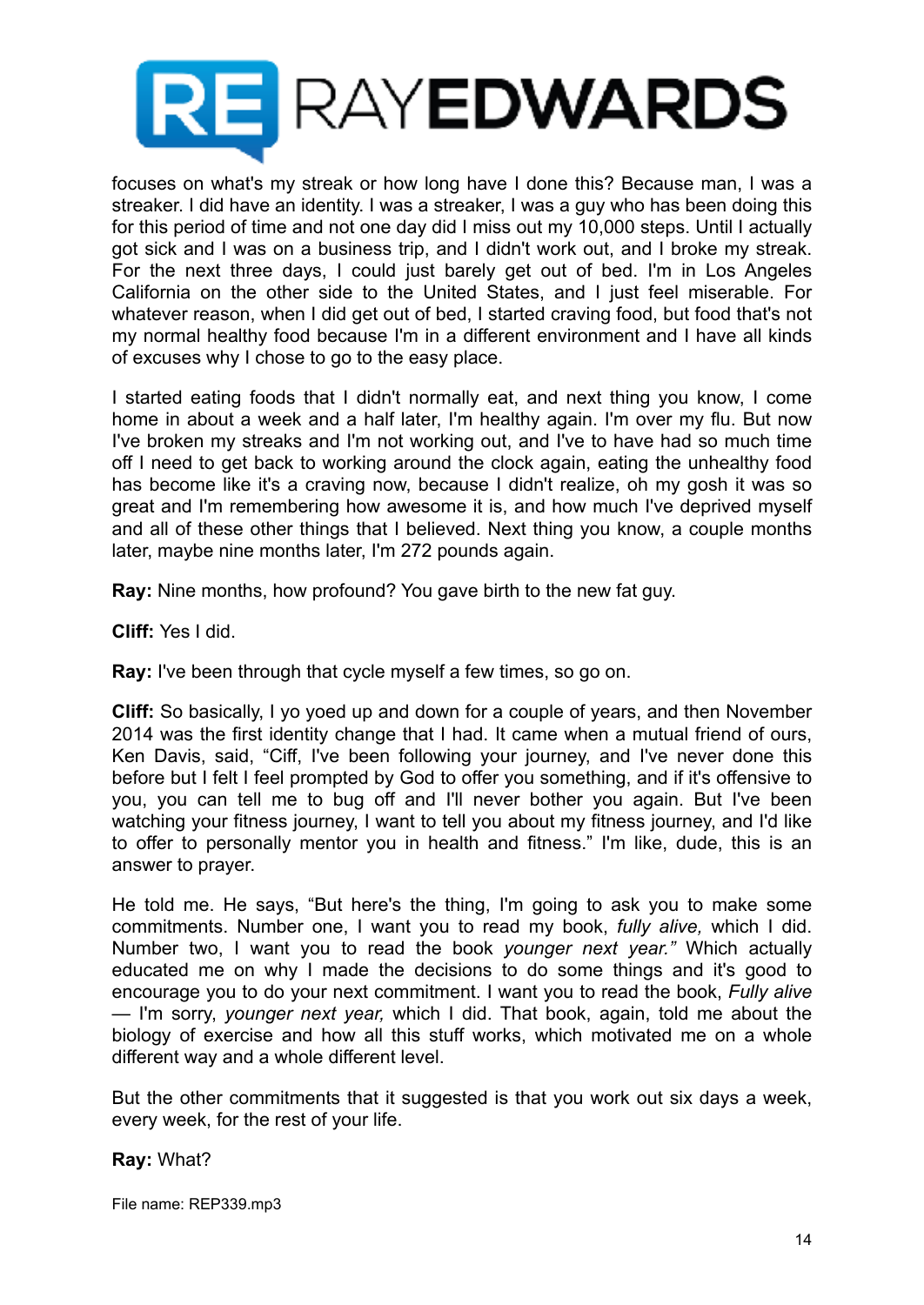

**Cliff:** Yes. It was six days a week. It wasn't this three to five, it was six and it's every week. But what really drew me in was this whole idea of, for the rest of my life.

**Ray:** But but but but but but what if I get sick? But what if I don't feel well? But what if I am too old? What if but but but.

**Cliff:** The thing is is the crazy thing is those thoughts never came through my mind instantly, it's just like I like that. Because I'm an obsessive-compulsive kind of guy. And this is just the kind of obsession that I would like to jump into.

**Ray:** One of the things I love about you is you are. You tend to be obsessive. I wouldn't label you obsessive compulsive, but you have that tendency to go in that direction and you use it.

Instead of using it as an excuse to say well, this is why I smoke, this is why I eat nothing but cake all the time, you focus that lens and say, I'm going to make this change and I'm going to become obsessed with this. I think you think of it as commitment, other people think of it as an obsession because that makes them more comfortable of the fact that they are not doing it.

**Cliff:** I love this idea, and of course, Ken is like, "Listen, and by this, it's not like you're never going to miss a day, but it's your overall view of life is this is who you are." We didn't talk about identity back then, but I look back at the lens in hindsight and I realize is like, listen, this doesn't mean you're going to have a perfect track record or shriek of every—When you're 90 years old you're going to say, yes I never missed my six days a week in my entire life from the time November 2014, I'm 90 years old, I've never missed a six day a week work out week.

He helped me. He's like, "But, that's never going to be your norm. Your commitment is this is what you're about."

**Ray:** You fall back is never going to be, "Oh, now I'm back to my real self which I don't workout except once a month." Your fallback position, your default is I work out every day six days a week for the rest of my life.

**Cliff:** Yes. And I adopt and I very literally without the language looking back I clearly see I adopted that as my new identity.

**Ray:** Yes, I saw it happen.

**Cliff:** We were in a mastermind, you and I were in a mastermind ground together and I shared this with my group and one person said, "Cliff, I don't know about this, I'm really concerned for you, I admire your commitment and stuff like this, but I think you might be setting yourself up for a failure, and I think it'd be better if you did three to five days a week, that way, if you actually end up doing six, it's better." I'm like, "No, you don't understand, it's either six days a week or none." Because I had decided, I had made the decision, and I said this is what I'm going to do. I adopted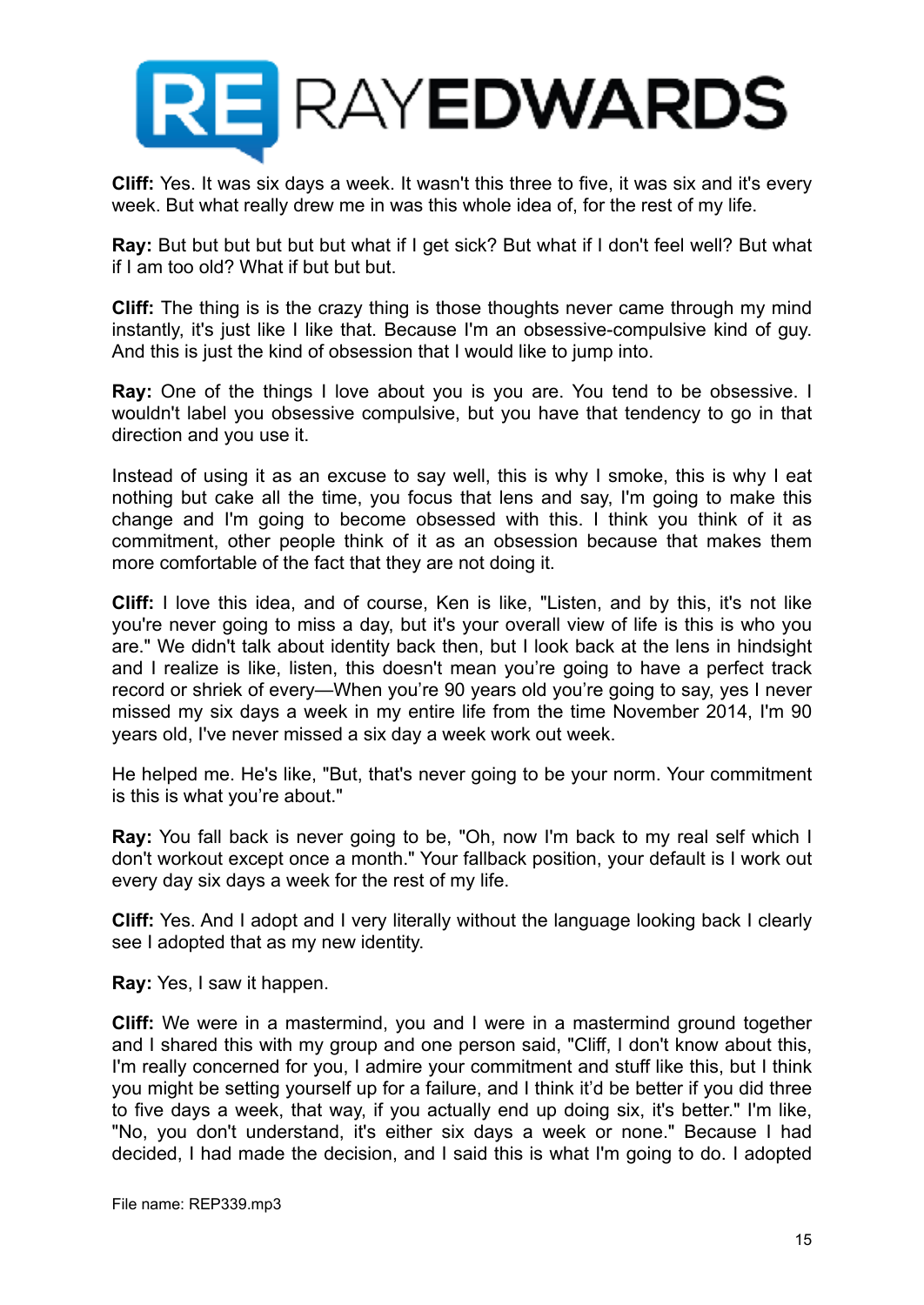

this identity. By the way, I have, since November 2014, worked out six days a week every week since then.

With the exception of maybe, I can probably count on one hand, because I do have five fingers here, it's probably been five different weeks where I didn't actually do the six days that week, and I think I've had two different times when I had a sinus infection that turned into up respiratory and the doctor said, "Hey Cliff, please lay off. Let the steroid injection and these antibiotics work through your body and then go back at it in about three or four days." I took his advice, followed that and then went back. There has been probably one or two times where a business trip and all the travel that I have done and there is like I went on two or three hours of sleep and I said, "You know what, I'm okay with five days this week. I'm fine with that, it's not my identity. I'm not in integrity with who I am. I am actually by choosing to work out only five days this week, that is not consistent with my identity but I'm okay with that today. I'm going-- but that doesn't change who I am, it just means that I'm not acting in accordance with who I am.'

**Ray:** This is a really important point because it works both ways, when you had lost all the weight previously but were still, had an identity inside of you were a fat guy. It didn't matter how you behaved, you knew internally, "Well, I'm still a fat guy." Ultimately you went back to that default position. Now, you've got a different identity, you're an athlete, you work out six days a week for the rest of your life. Even though you may at times be out of integrity because you missed a day it doesn't change your identity, you default back to six days a week for the rest of your life.

**Cliff:** That's exactly right. I rubber band or default back into my default. My default is I work out six days a week. By the way, my default, my identity today is actually a little bit more obsessive than it was before. I'm not changing the language, my commitment publicly is I work out six days a week every week for the rest of my life and that's a minimum of 45 minutes per day. That's just because if I need to, but I, gosh, Ray, I can't imagine a 45 minute workout. That is a painful thought to me, that I would only have the opportunity to work out 45 minutes.

**Ray:** Because you're just getting warmed up?

**Cliff:** That's exactly it. Today my identity is I'm a person who works out seven days a week and I work out a minimum of two hours a day. That's my identity today, and nothing, nothing interferes with that. Now, again, can I be inconsistent with that identity? Yes, but I'm always going to rubber band back, I'm always going to be-- I'm going to default back to my seven days a week, two hours a day minimum because that's what I love, it's what I want from my life, it's my dream.

**Ray:** What have been the results of this change in identity?

**Cliff:** This November 2014 I start working out, six days a week, I did not initially change a lot about my eating habits. I figured let me get this routine started. Then as a result of this, like, "Well, if I'm going to work out six days a week and I'm still-- even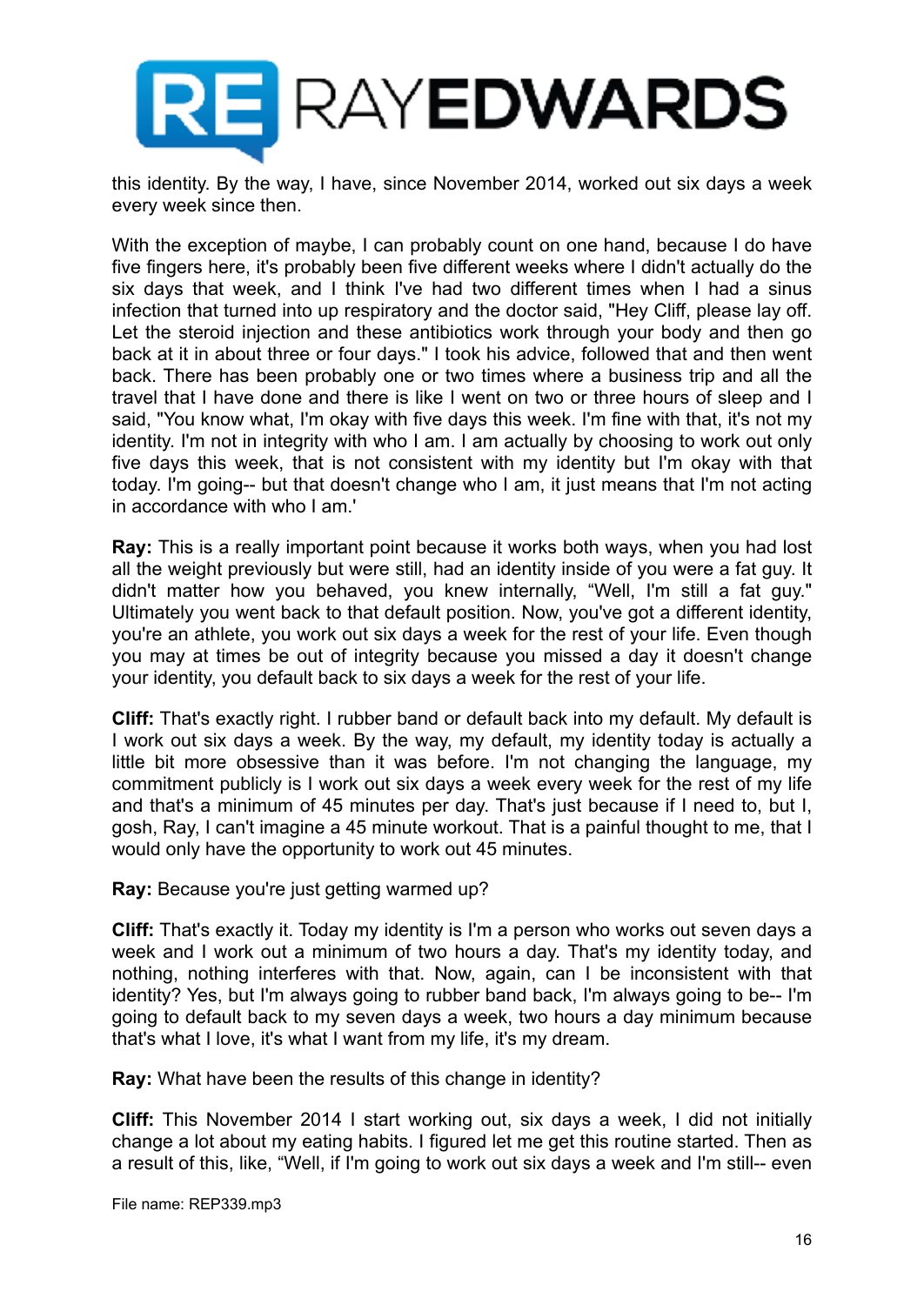

though I've not changed my food a whole lot, the working out and the fact that I had so much weight, I lost some weight.| I figured, "Okay, now I've got all these stuff that I learned about eating healthy in the past-- If I'm going to do all these, why am I putting all these toxic junk in my body? Let me go ahead and change that as well."

As a result of that, I said, "Okay, I'm going to start eating healthier and I'm going to eat the proper amount of food for my body. As a result of that I got all the way back down to 212.

# **Ray:** 212.

**Cliff:** 212, and it's like me and 212 we had this relationship, it wasn't a good one, but me and 212 we had a relationship. Here I was again, lost 60 pounds also and I'm like, okay, now is the hard part, now is the difficult trial losing the next 12 pounds. I found that I struggled with it because I believed, my belief system about those last 12 pounds to get under 200 had not changed. Then I'm like okay, well what can I do? Is there anything else I could do?

Then all of a sudden I was like, hey I've heard about this sugar stuff I wonder if the sugar stuff could actually help me change. I had a belief about sugar and insulin and I'm like, you know what, I'm going to do, and there's a lot longer story in this. There was a period of time in 2017 when I gave up sugar for 100 days. Actually, I gave up, I said no sugar, no artificial sweetener, no deep fried foods, no bread, no pasta, for 100 days, and I adopted that identity for 100 days. I'm a man who will do this for 100 days, not a lifetime. It's important to understand, it was a temporary identity. It's kind of like I was hired as an actor to play a character for 100 days.

**Ray:** You decided to temporarily be this guy.

**Cliff:** Exactly, temporarily I adopted the identity of this guy and as a result of that, guess what? I dropped under 212, and I actually even got all the way under 200. This was awesome, and as a result of that decision and that identity change, I'm like wow this is incredible, but then 100 days was up. I thought to myself I'll never go back to eating the sugar. Why would I? The bread pasta I'll probably eat some of that stuff but the sugar why would I ever go back.

Well, the thing is is that my 100 day commitment and my decision all of that was up and I was confronted with an opportunity to celebrate or whatever the case may be and I ate sugar and I'm like oh man that taste good.

**Ray:** So good. [crosstalk] is so good.

**Cliff:** Yes, and I'm not kidding you, Ray, I think it was probably within four to six weeks. I was at the place where I am literally eating a pint of ice cream while watching television at night three to four nights out of the week. A pint of ice cream. We're talking like 11 to 1800 calories worth of ice cream.

**Ray:** I'm familiar with what that will do to you.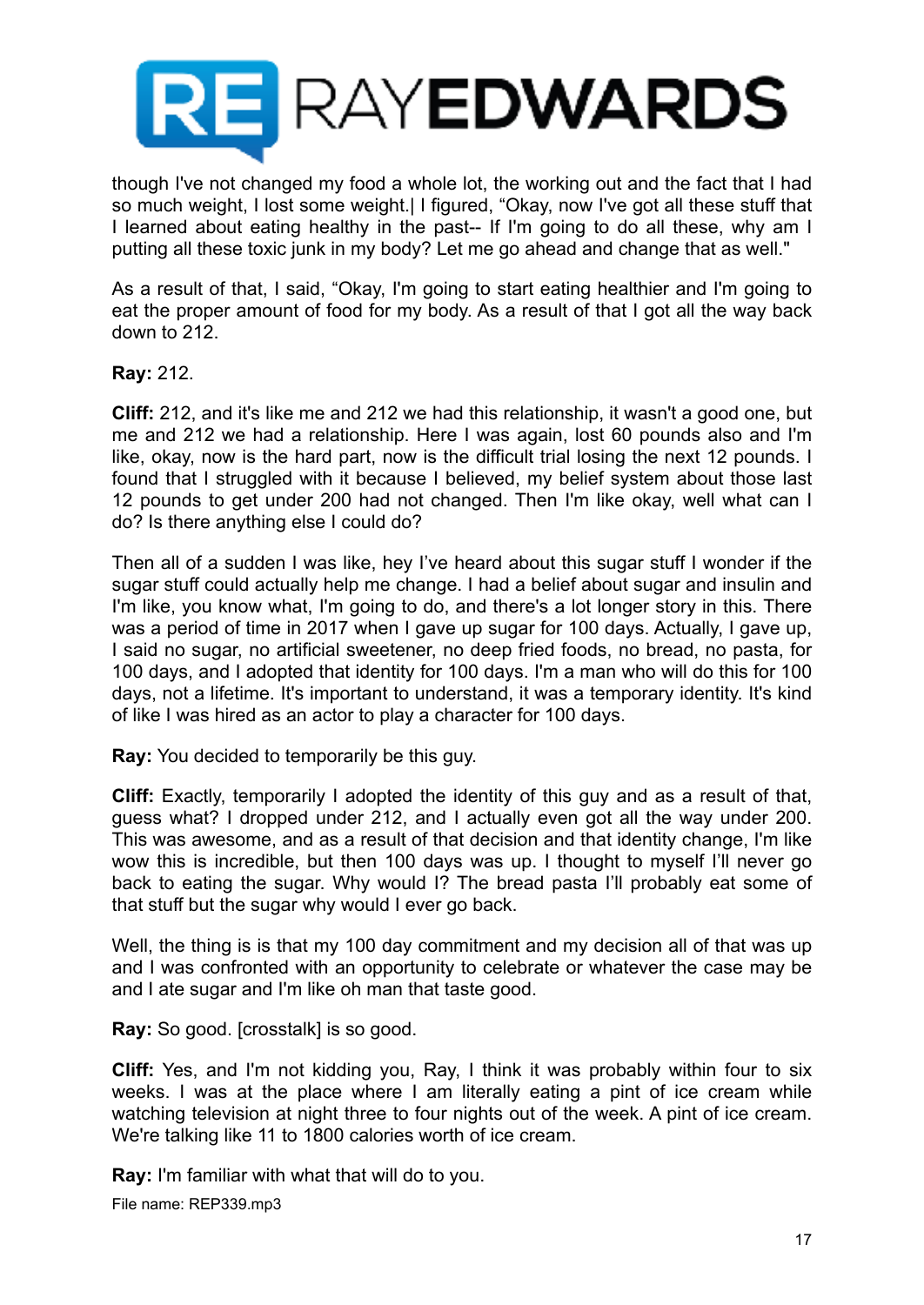

**Cliff:** Yes, and the thing is is though, get this I'm not going all the way back to 272 because that part of me is gone. I am not fat Cliff. I am but my identity was I am a man who works out six days a week. If I'm going to eat this pint of ice cream I'm just going to go to the gym and I'm going to work off most of those calories. I know and of course, I have learned that calories don't count it within a 24 hour period of time. I know that they're evened out. I know that I could stretch so I can make it work, but the reality is that I found myself slipping here slipping there. The next thing you know I'm 210 212 and I got all the way up to 232 and for some reason 232 I'm like no, this can't happen.

I'm like okay, I'm going to do this, but it didn't change my second identity change, my second identity that I adopted was in, well, it started December of 2017, when I said you know what? I gave up sugar for 100 days. Here's my new thing. I will only eat sugar every now and then, which means that I will never have a sugary snack more than once a week and never two weeks in a row. I went all through December without eating it and then on December 24th Christmas Eve, during the afternoon, there is this celebration with family and there's pumpkin pie and I eat two slices of pumpkin, two large.

Listen, I ate a half of a pumpkin pie with tons of whip cream, and there was this big huge yellow cake with this Karmo icing. I ate two very large pieces, but I can tell you this, I know for a fact I'm not eating anything else for the next week because this is my one time per week and I can't have it one time next week so I'm okay with this. Until about an hour and 35 minutes later where I feel like I'm about to die, like I have-- it's like it is been a long time since I felt this sick to my stomach.

My insulin levels I was diagnosed a long time ago with hypoglycemia, so my blood sugar levels are like dangerously low. I have an option here to get my blood sugar levels up. I either eat more sugar or eat some foods that will slowly raise it or I just lay down and go take a nap. I said look let's go home I'm tired. We go home, it's Christmas Eve, Christmas Eve, and I go to bed at 6:00 PM and I don't wake up until the next morning.

I will tell you that I'm like okay, I don't like this and it wasn't until about three weeks later that I'm actually recording an episode of the Cliff Ravens Croft Show, where I'm actually teaching what I just learned about the word decision. We know the root word of side and to kill and you're killing us. As I'm explaining and teaching this new principal about the power of the word decision I said okay, let me tell you the about the decision I made November 14, 2014. I'm going to make another decision here today and I can't believe I'm about ready to say this, but I will tell you right here right today, I am deciding I am killing any other option other than this. I will never eat a sugary snack again in my life ever, ever. I'm like did I just say that, and yes, that is a decision. That means no birthday cake, no Kit Kat, no ice cream, no cookies, not no cupcakes, this is nothing. No sugary dessert treat snack anything that's just mostly sugar, never again ever, not once, not every now and then, not once a year, not once every 10 years.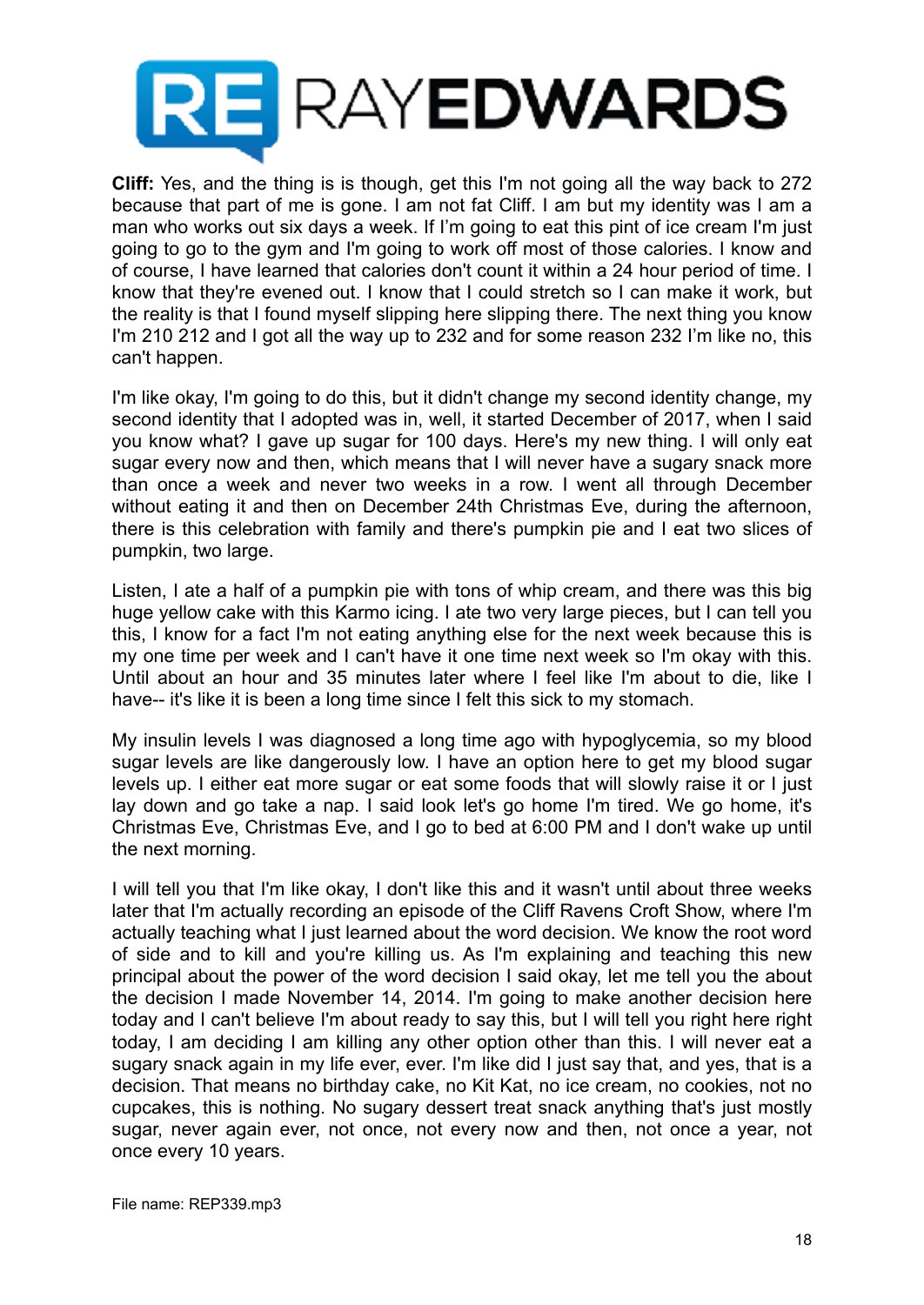

**Ray:** Not just one bite now just because we're celebrating.

**Cliff:** It will never-- those things will never cross my lips again in my life. I made that, I was 232 pounds when I said that.

#### **Ray:** What was the day?

**Cliff:** It was in January of 2000. Matter of fact I can actually tell you because if I go to cliffradenscroft.com it's the draw the line in the sand episode, it's called the side and take action episode 532. That day was January 26, 2018, I weighed 232 pounds that day, and since it's like I stopped eating sugar and boom I don't know how long it took but I'm like I can see the My Fitness Pal graph I'm like straight down and I hit under 200. Then as soon as I hit under 200 I texted a friend of mine and I said Dude I finally did it, I'm under 200, this is so awesome.

This friend of mine says ah now the hard part starts, that was the easy part, the really difficult part is maintaining. I'm like, and of course this is somebody that I respect, and I'm like, seriously. Now, I've adopted this belief because this person has told me right, this person would never tell me a lie. I adopt the belief that this is going to be the most difficult thing to maintain this under 200 and I'm like okay. I find myself like 198, 195, 201, 198,199 to 195, 200, 201, 202 and I'm like hovering over here all like left and right.

**Ray:** You're struggling, this is hard.

**Cliff:** I'm struggling, and it is a daily grind to maintain this weight. What happened was finally I hit this 198 and I said enough is enough. I'm sick and tired of being a guy, I will never be over 200 pounds again. I go on to Instagram or Facebook Live, I think it was a Facebook Live, and I tell everybody who would listen to me. Guys I currently am under 200 pounds and I'm making this commitment telling the world today, I Cliff Ravens Croft work out six days a week every week for the rest of my life. I will never eat sugar again in my life and I am under 200 pounds, and I will never in my lifetime ever be 200 pounds again. Ray, I don't remember what day that was but that was several months ago, but I will tell you, I've not yet been over 200 pounds and will never again. However, let me tell you what happened was and this is this power of the story that I was sharing, it just occurred to me, I was 198 probably when I said that and I went down to 195. Then I was always 196, 197, 198, 199.5 and then I hit 200.00. Not 200.01 but 200.00, because my commitment was I will never be over 200, I might be 200 but I will never be over.

The thing is you're acting in accordance with your belief about who you are. My identity is I am a guy who will never be above 200, so at 195 I'm looking and I was like, "You know what, I could probably eat those chips over there, it's not a big deal, yes I normally would never eat over my calorie budget for the day but it's not a big deal, let's go ahead and have lunch." The family ordered the cheese fries with bacon and cheese on it that sounds really good right now, I can go ahead and eat those.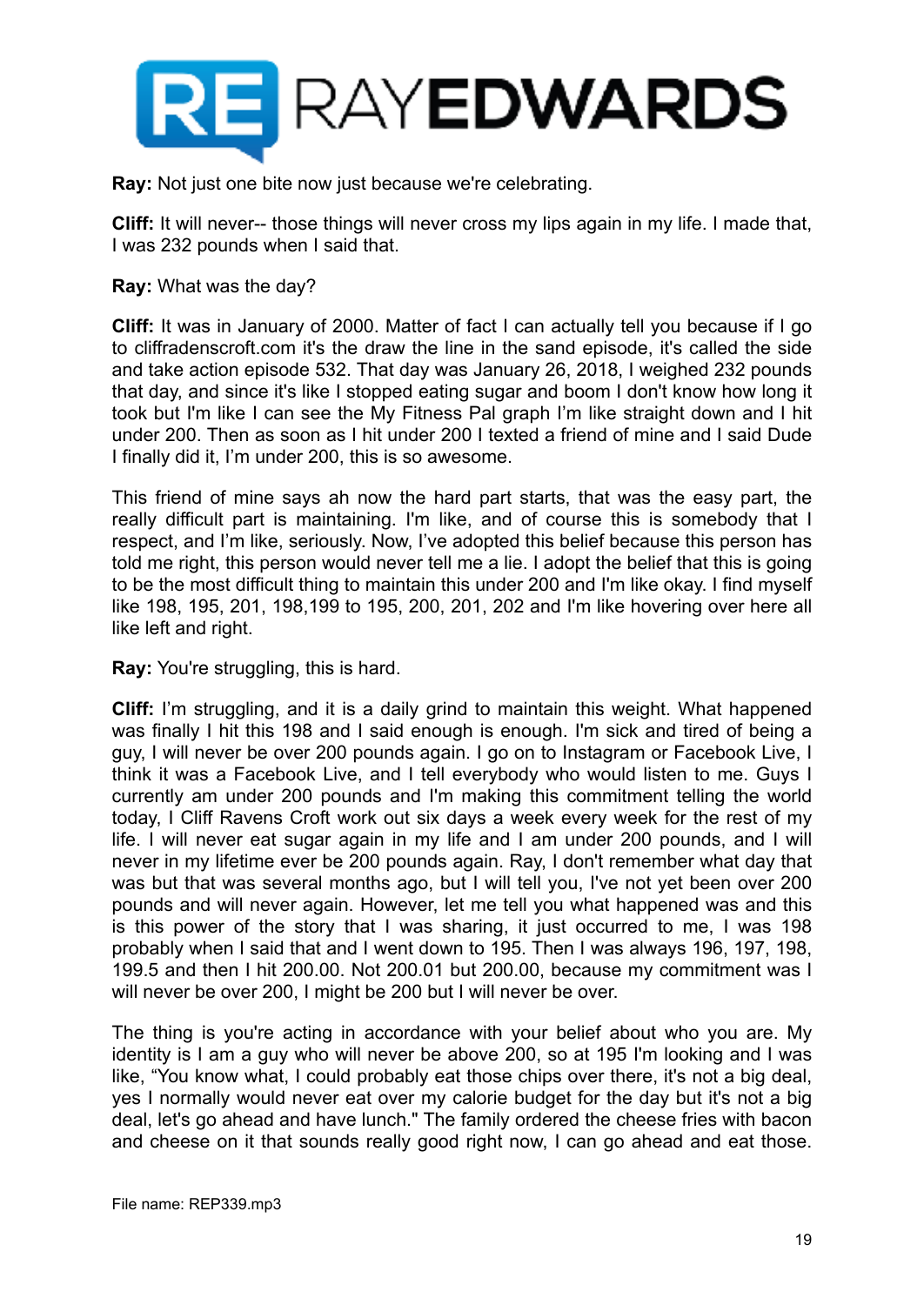

You know what, yes I know I'm 195, I'll probably wake up at 196.5 tomorrow as a result of everything I'm eating today, not a big deal because at least I'm under 200.

Now, I don't consciously think those things, but subconsciously that is happening, taking actions in accordance with your beliefs about who you are. I go to 200 I'm like, "Okay." Soon as I hit 200, it's like, "Okay, now I know exactly what to do to drop my under 200." I did this and I hit 200 either it was the second time after publicly stating I will never be over-- I think it was the second time. The second time I hit 200 when I actually said I will never be above 200. I said, "Enough is enough." I realized what the problem is.

I've been telling people that I will never be above 200 again and that's my identity, so you know what, forget that. My goal is 180, but that's not my standard, I keep telling myself that I want to be 180 but my must is I must never be above 200. I said this a couple of weeks ago, I said, I am changing my identity, this time I'm actually changing it in advance. I'm not currently there but here is what I will tell you, effective immediately I am a 180 pound man who will never again be above 180, that is my commitment. However I'm currently 198 pounds, which means that I'm inconsistent with what I believe about who I am and I must think and feel and believe things in accordance with somebody who actually lives out daily as their default. Someone who is actually 180 pounds or less.

**Ray:** What's the most powerful force in human psychology?

**Cliff:** The most powerful force in human psychology is to remain consistent with who we believe we are, with what our identity is.

**Ray:** It's not who you wish you were.

**Cliff:** It's who you believe you are.

**Ray:** You truly believe you were this person?

**Cliff:** Yes.Then of course I'm like-- here is the thing, somebody who's 198 pounds and is currently under saying, "I'll never be above 200," but hovers there has a goal of 180, the reason why they hover and they never make 180 is because they believe it's the most difficult pounds to lose are the last ones closest to your goal. By the way, that is so baloney, losing weight is so simple, it is so simple. I go to the gym, I burn a lot of extra calories. For me, I can go to the gym and do three hour on the steer master. I can get on my bike and ride 110 miles in nine and a half hours.

I can burn a pound, 3500 calories, I can burn that in one day if I want to.

**Ray:** How can you take that torturous horrible terrible experience of exercising for two to three hours?

**Cliff:** Because I love it.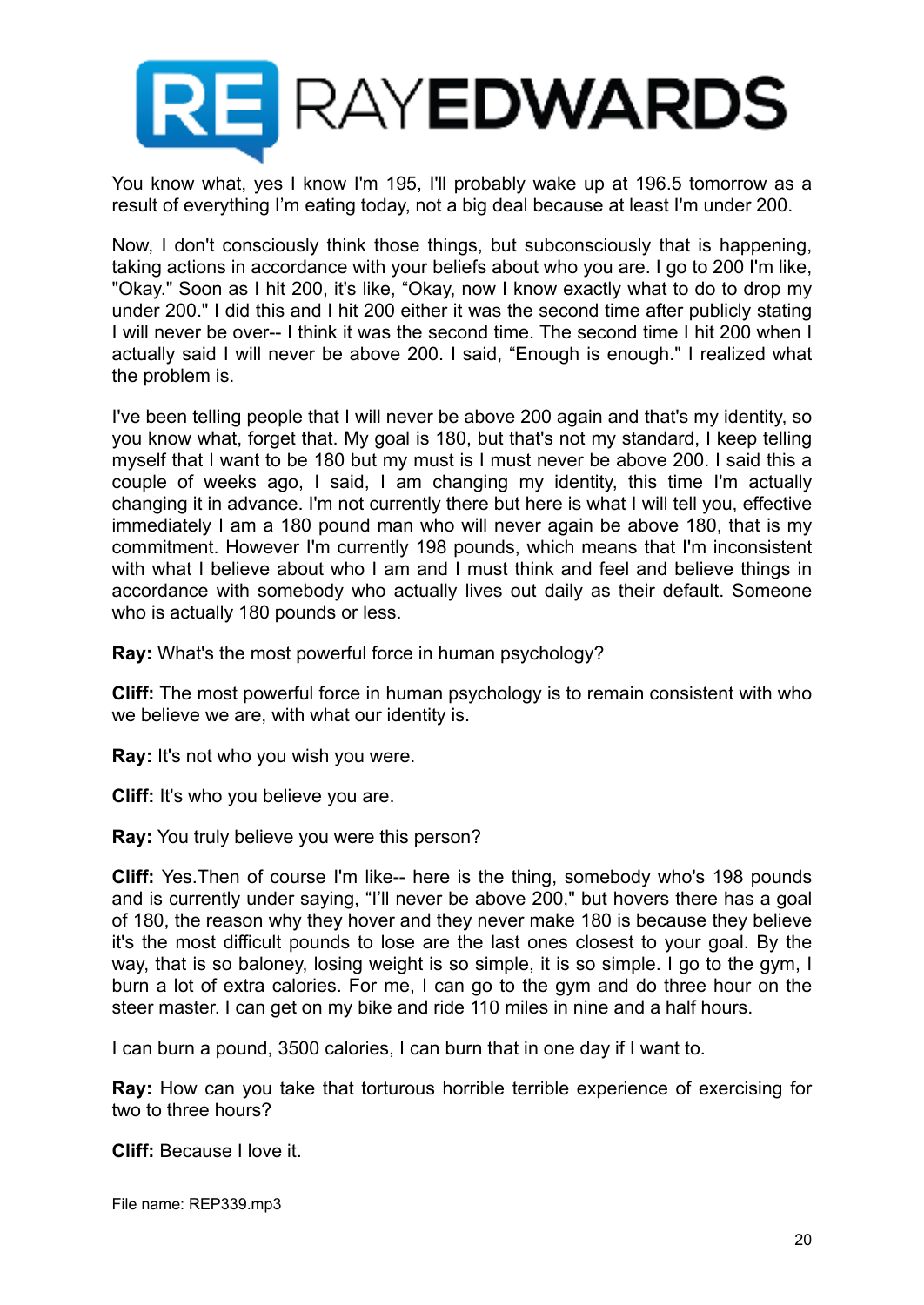

**Ray:** Oh, it's not terrible and torturous?

**Cliff:** It's not terrible and torturous, it is a gift that I have been granted, an opportunity. It is something that I go every day and when I'm actually on my bike riding, face hitting the wind, experiencing the lash green and warm weather and the sunshine and vitamin D coming in. I actually I'm inspired, I've got dopamine, I've got adrenaline, I've got endorphins kicking and I'm also taking in just these thoughts. I feel like it's a daily download from God. God speaks to me when I'm on the bike, God speaks to me when I'm at the gym, God speaks to me when I'm sweating profusely.

It's like this is my daily-- this is my time where I go to get what I need to be who I've been created to be for the rest of the day.

**Ray:** Yes.

**Cliff:** Anyway, I adopted this identity of saying, "You know what, I am 180 pound man and I refuse to believe that it's hard to lose these pounds." As a result of that I'm like, "Okay, what do I know? I know a lot about calorie burning, I know about the types of calories I'm consuming, I'm learning about this ketogenic stuff, which I'm not full on ketogenic, it's just not been my desire at this point, but I do, I have learned about intermittent fasting, and I'm like let me put a little combination a little twist on this and next thing you know I make a declaration, I'm no longer a guy who will be under 200 pounds for the rest of his life. I'm a guy who will never be above 180. Dude, I dropped like nine pounds in one week.

**Ray:** I know, I saw it happen.

**Cliff:** It was simple.

**Ray:** It was amazing. There's a couple of things first, I want to talk about your conference. Tell us a little bit about your conference what it is or what it's all about?

**Cliff:** My conference is the free the dream conference, and it is for people who have woken up to the dream that has unfortunately laid dormant so long in their life. They didn't even know that this dream was there. The example is I went through life doing the most responsible thing, I got sucked into the family business as an insurance agent when really that wasn't my dream. My dream and my mission was I want to do ministry full time.

They said well you can do that if you ever have the opportunity just come here temporarily work for us, right. Next thing you know I get sucked into this 12 years of doing this work. Then I actually got lulled into believing that hey this is an opportunity to do my ministry in the world through selling insurance. I'm serving people, I'm helping people and I'm really successful at it and financially I'm prospering like crazy.

This must be the path that God has me on, and I got walled into the sense of, yes my life is pretty fulfilling, until I started a podcast. Where I could get behind a File name: REP339.mp3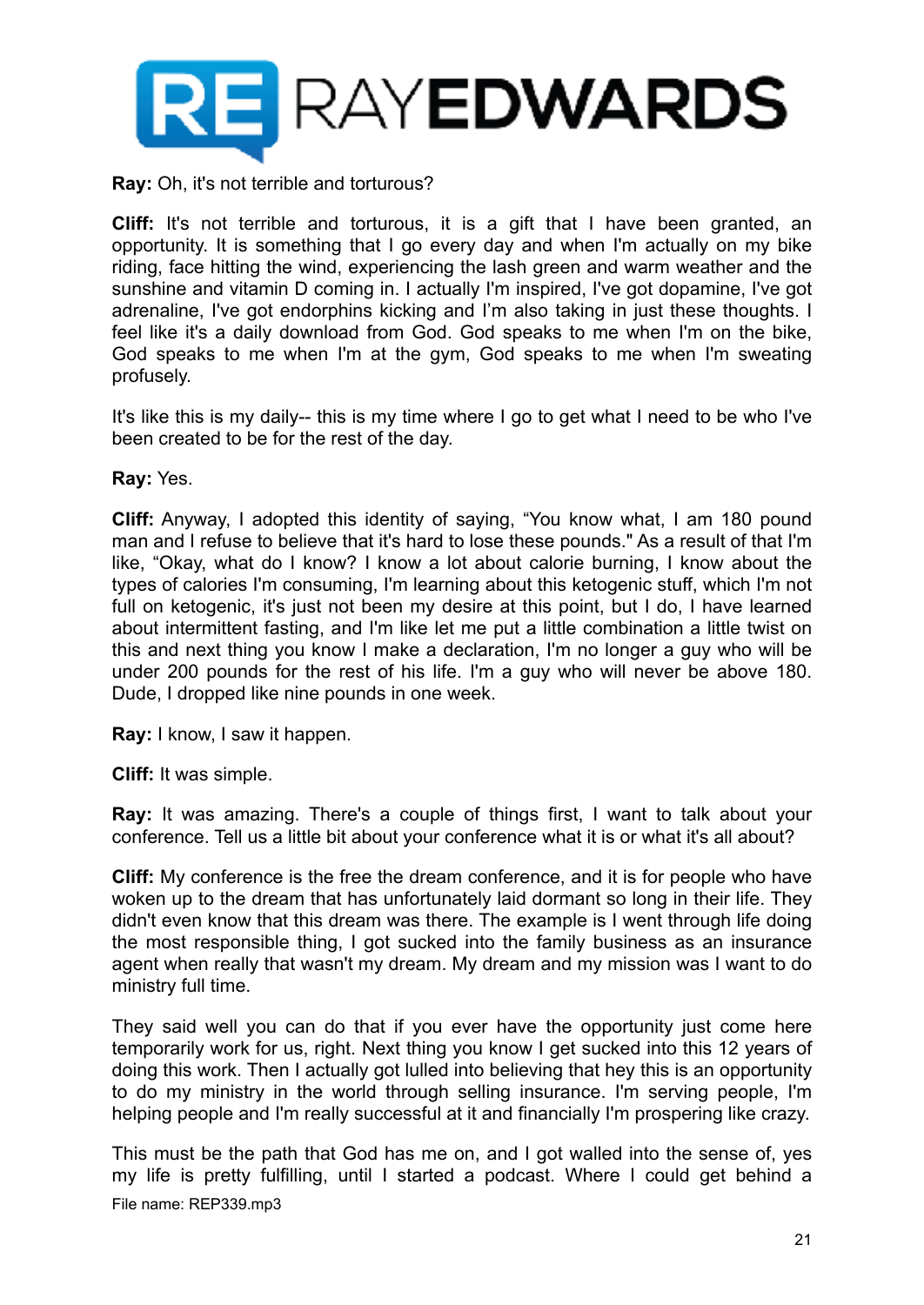

microphone and talk and share my experiences in life and talk about the things that I'm thinking and feeling and then seeing the radical profound and positive impact in people's lives and oh my gosh, all of a sudden I was awoken to this dream of what would life be like if I could do this.

If I could entertain, educate, encourage, and inspire others with my voice, and by being an influence in their life. What if I could do this for a living instead of this insurance work? Soon as that dream came alive I say I didn't tell anybody at first, I felt like it was irresponsible, I felt like it was selfish. I'm like man there's no way, that's not possible, nobody does that, anyway. I didn't want to talk about it but then it wouldn't go away.

Every single day my day job as a successful career insurance agent, that became more and more of a distraction to me. It's like I became more and more discontent with my day job. It's just like okay, there's something not aligning here and eventually I got to the place where I gave up podcasting because I felt like it was a distraction from what God ultimately wanted for me. I had never been more depressed in my life than the week that I did not podcast.

# **Ray:** The week?

**Cliff:** Yes, the week that I did not podcast, because I was actually podcasting on a daily basis at the time. I went a week without podcasting, and right, here's what happened. I got up in the morning, like 10 minutes before I had to be at work. I'd show up five minutes late and physically, I was at the office, but I was not there mentally, I was not there emotionally. In fact, all I thought about all day long is how many hours are left in this day before I can go home and go to bed.

**Ray:** That's a terrible place to be.

**Cliff:** Yes, it wasn't like how long before I can go home and be with my family and have dinner with them, no, how many hours are left in this day before I can go home and put my head on the pillow and get out of this misery?

# **Ray:** Wow.

**Cliff:** I did that every single day for a week, and then finally I'm like, okay, now I have to podcast. I feel like this is really what God wants me to do. I feel like this is what I'm created to do, and if I have to do it, you know, 40 hours a week on top of my 40 hour a day job, then that's what I'll have to do. This, I can't not do this, and that's what I tried to do, and I did. I was going 40 hours a week of hobby, and 40 hours a week as an insurance agent, until finally the hobby was starting to pay a significant amount of income. I started to publicly talk about the dream.

What would life look like if I could do this instead? Then people are like, Cliff, wake up, dude, you can do this. They would offer to give me you know, 30 minute calls and coach me and mentor me and encourage me, I'd come home and tell Stephanie, all those things. Finally, one day, I had this terrible workweek and one File name: REP339.mp3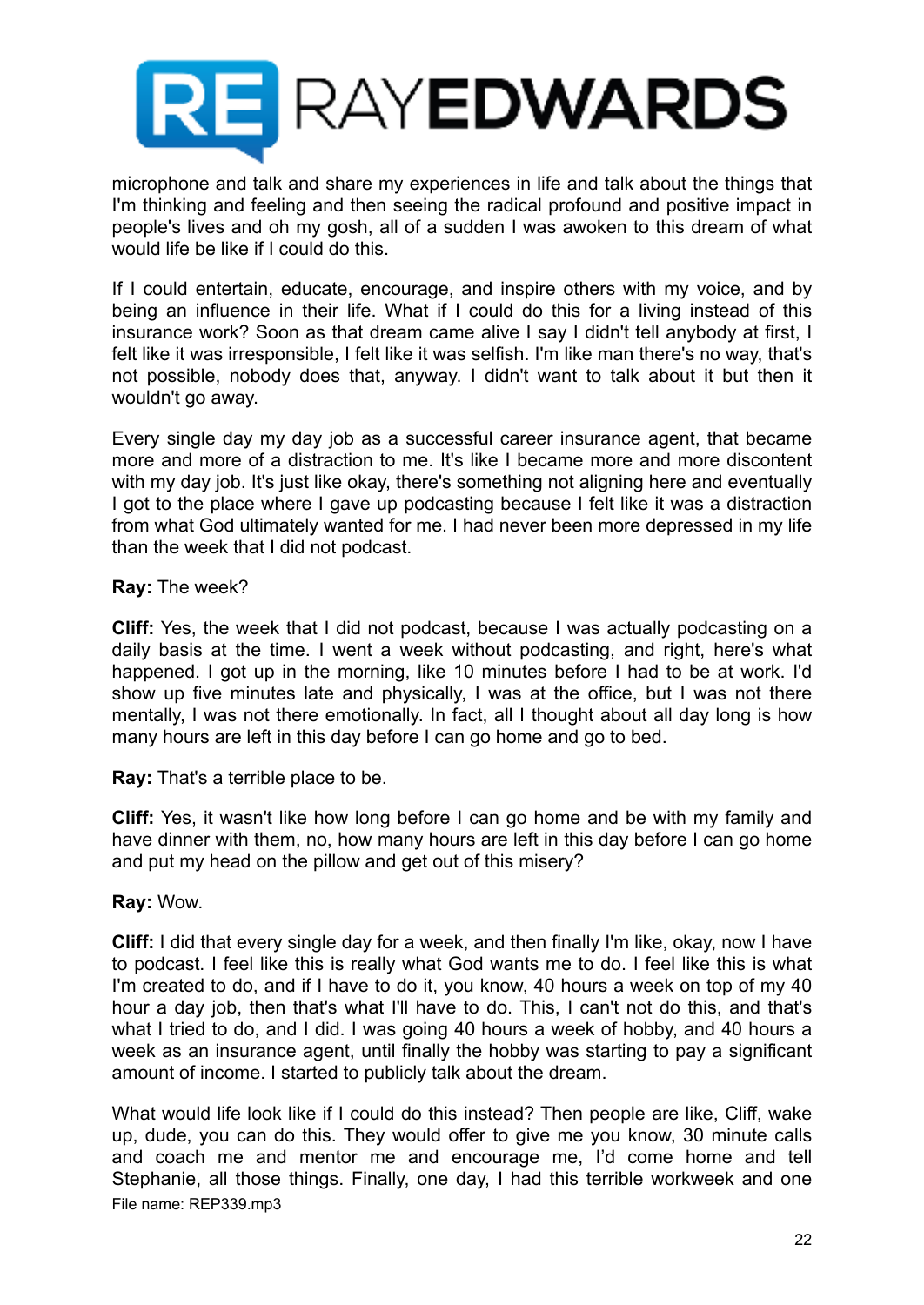

day, it was just the straw that broke the camel's back and Stephanie's like okay, that's it, you're quitting tomorrow. We both know that this is what God is calling us to do and we know this is what God wants for you, and if I have to go out and get a job, which she's a stay at home mom of three kids at this point, if I have to go out and get a job, I'll do it.

If we have to sell our house and rent somewhere in a lower income place for a while, that's what we'll do. We both know that this is what you're meant to do with your life. The next day I went in and gave my 90 day notice, basically, and I suffered financially for the first year of my full time self-employment, but I did not suffer in any other way. It was the greatest joy, it was the greatest passion. It was great and, well I'm sorry, I suffered financially and I suffered physically. I did suffer two different ways, financially and physically, but it was because of what I didn't know back then, and it was because of what I believed back then.

Long story short, I ended up after about a year and a half of suffering physically and financially, I started to awaken to some new beliefs. I've had new role models in my life. I started learning and applying new things, and today I have, Ray, in every single aspect I am living my dream life, in every area of life. I have the dream marriage. I have the dream children and the relationship with my kids. I have the drink physical health and fitness. I have the dream car, the dream house, the dream life the dream schedule. I am living my dream. The Free the Dream Conference for me is I want to take people who are Cliff, who are on their journey of where I was from 2007 to 2010.

I want to take the people who are just now awakening, they've just begun to say I wonder what life would be like if, fill in the blank. I want to take that person. I want to take the person who has already woken into the dream and they're in the transition and they're freaking out right now. They can't sleep at night because they're afraid what have I done, I just put my notice in, oh my gosh. I have no clue how to do what I'm about ready to do. I want to help those people.

Then the people who are six months or even a year into the building they're full time self-employed, but they're struggling, they're working around the clock nonstop and they can't seem to break through to that next financial level. I know things. I've learned things. It's like we can shift your beliefs about who you are and what you're able to achieve, you don't have to work that hard. You don't have to work around the clock, nonstop, to feel worthy of the money that you're making.

There's so much and that's what I want free the dream to do. I want to help people change their beliefs about who they are, about what they're able to achieve. I want to help people pursue that dream that life for which they were created. I want to help them discover their limiting beliefs. I want to help them break free from them. I want to help them master their physical body, enhance their personal relationships, have more margin, in their day-to-day life and in their finances. All of that stuff free the dream.live.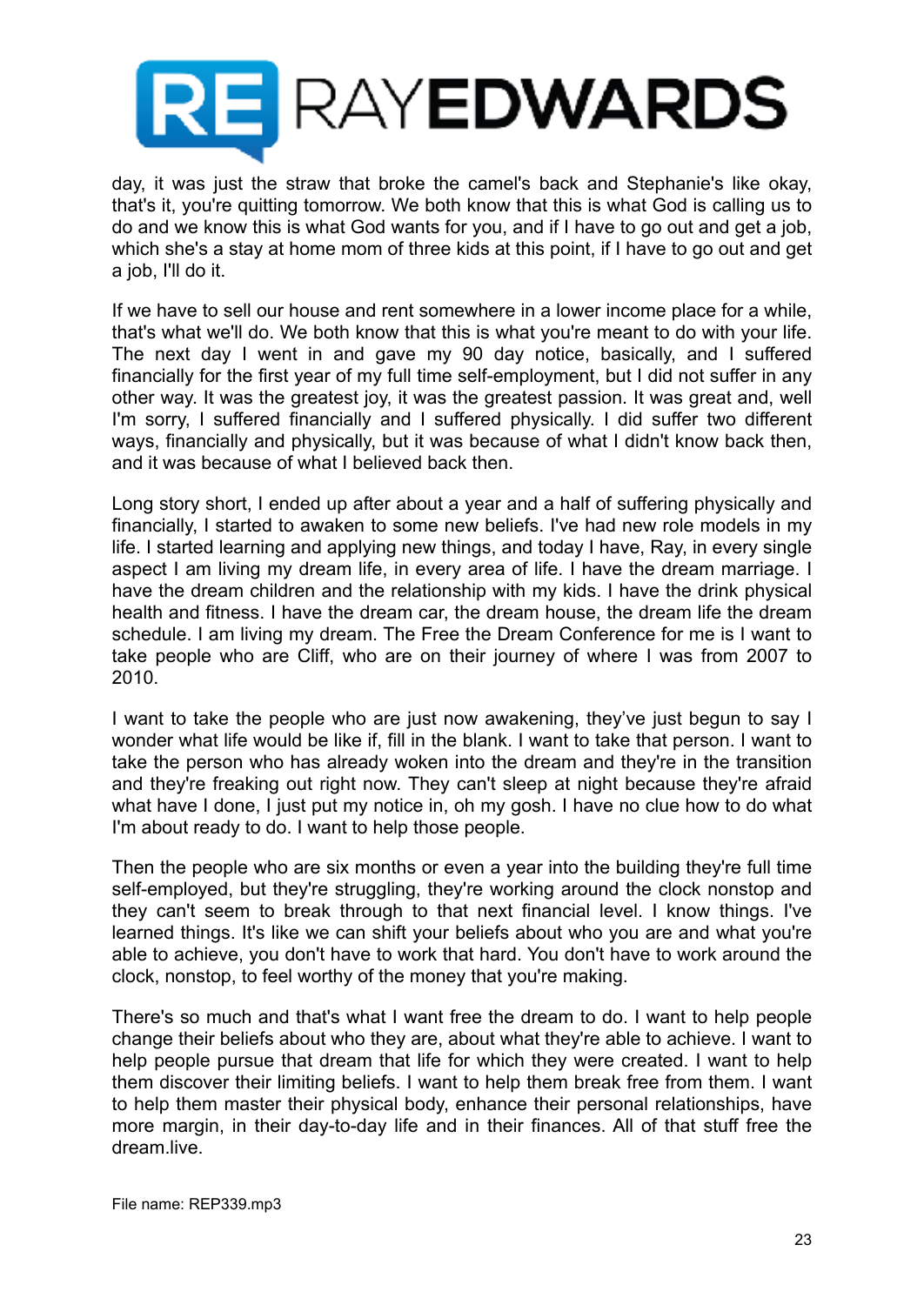

**Ray:** When is it? Where is it? How do people get the tickets?

**Cliff:** September 7th, 8th, and 9th this year 2018 in Franklin Tennessee. Your audience will know because they've come to copywriting or know it's permission to props for this year, right?

**Ray:** This year, yes.

**Cliff:** permission to prosper they're going to come to your conference. It's going to be in the same place at the same location same but just it's the same back location different back time September 7th, 8th, and 9th 2018, free the dream.live is where you can go to register.

**Ray:** I have the privilege-- can I reveal this, is this a secret?

**Cliff:** Yes, no, you can tell the world.

**Ray:** I have the privilege of speaking at your conference and I'm so excited. I'm excited to speak but I'm more excited to be there in that atmosphere, to immerse myself in this atmosphere of possibility, of dreaming, of eradicating limiting bliss, we all have them. No matter how much you've accomplished, no matter how far you've come, I mean, if you listen to Tony Robbins at all he still talks about like in the last six months I had this realization, I needed to change his belief. You're never at a point where you're not continuously practicing mastery. That's what I'm excited about being there for, and I want to encourage you to go to both conferences, to Cliff's and to mine, because there's so many facets of life that can be shifted and changed by your beliefs by and-- especially if you're a spiritual person. I'll tell you more about a mission to prosper just a few moments, but I made some notes, I don't know if you saw us writing the whole time you were talking.

**Cliff:** Yes.

**Ray:** I made some notes about some things I want to revisit about what you said. First of all, we talked about beliefs versus wishes, believing that you are a 175 pound person is different than wishing you were a 175-pound person. What I discovered was, I had lost 50 pounds of the 75 that was my goal to lose. I plateaued and I came to believe I'm a 225-pound man. I hovered at that weight until I shifted my belief about who I really am, even though I carry the extra weight right now. I know I'm a 175-pound man. My weight, guess what has happened? My weight has began to drop.

**Cliff:** Oh yes.

**Ray:** When I decided I don't eat sugar, I just don't. That it will never pass my lips again for the rest of my life. I will not eat refined sugar, sugary foods, sweet snacks, the things that I used to love, I don't eat them anymore. Guess what happened? My weight began to drop, my blood sugar levels began to drop. I began to introduce nutritional ketosis. If we can talk about that on a different podcast, but these beliefs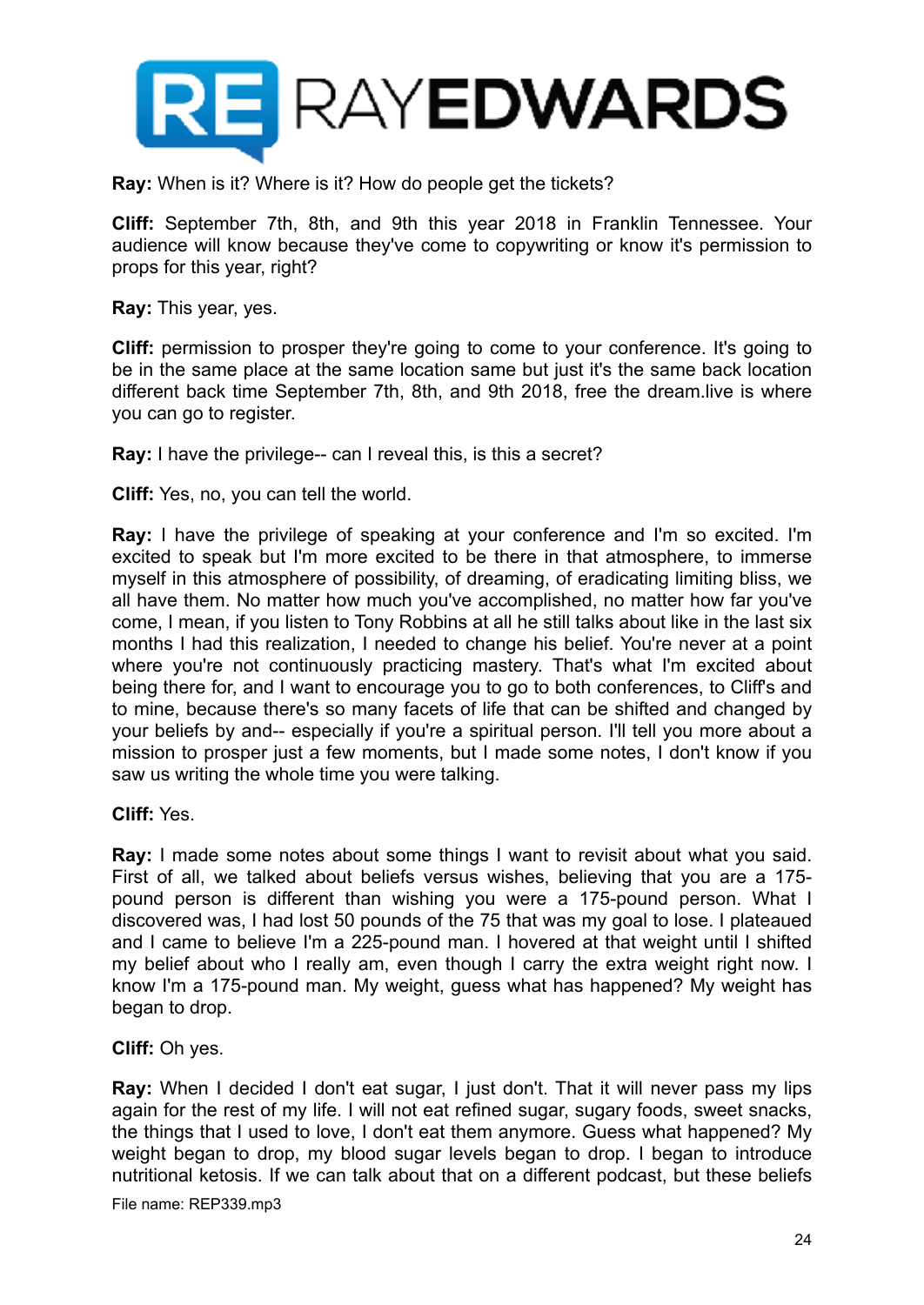

you have about who you are, it's who you truly believe you are, that's who you will manifest in reality.

If you're not getting where you want to be, it's because you want to be there, you don't believe you are there. Somebody said something about that, he said, "When you pray, believe that you already have what you ask for and it will be yours."

# **Cliff:** Yes.

**Ray:** Ancient wisdom that proves true. We talked about what you focused on you tend to manifest, that's what you said. I say to people focus equals faith. And what you believe in you'll see come true. I have shifted from, I used to focus on depression, because I struggled with depression for a long time, and I focus on not being depressed. I focus on not having depressive thoughts, I focus on avoiding depressing movies, I focus on avoiding depressive thinking or environments. Guess what I got more of? Depression.

#### **Cliff:** Depression.

**Ray:** Because I was focused on depression. Now, I focus on what makes me happy, what gives me joy, what gives me fulfillment, what makes me laugh, what makes me smile. I don't focus on the thing I don't want. I used to focus on sickness because I have been told I have this diagnosis of Parkinson's disease. I used to focus on how is Parkinson's affecting me today. What I'm going to do about it. What's my long-term prognosis? Now, I don't focus on that. I focus on health, I focus on wellness, I focus on vitality, I focus on recovery.

I used to say I'm battling Parkinson's disease. Now I say I'm recovering from Parkinson's disease.

There's a thing that physicians do that-- I heard Tony Robbins talk about this one time. I talk about this Aboriginal tribe who talk about putting a curse on somebody and they called it pointing the bone. There's been this bone whoever the bone pointed at was going to die, and almost without fail within a few months that person did die. Because the bone had been pointed at them, not because of anything externally that happened, but internally, they believe they're going to die. They believe it so much they died and that happens today, only we call it medicine. When I was diagnosed with Parkinson's disease, my first neurologist told me in 2011, she said you within five years are going to be-- You're going to require help in everyday activities, getting dressed, eating. You may be on a wheelchair. That was seven years ago. I'm not on a wheelchair.

I do need a little help every now and then, but I'm nowhere near the place where she said I would be, because I stopped believing the curse she put on me, by telling me- and if you believe the curse, I see people who get this diagnosis and they believe the curse and so they start looking for evidence to support it, and all their beliefs, their emotions, their activities, their actions all line up, to help them achieve what they believe is going to happen, which is they're going to get worse. They're going to File name: REP339.mp3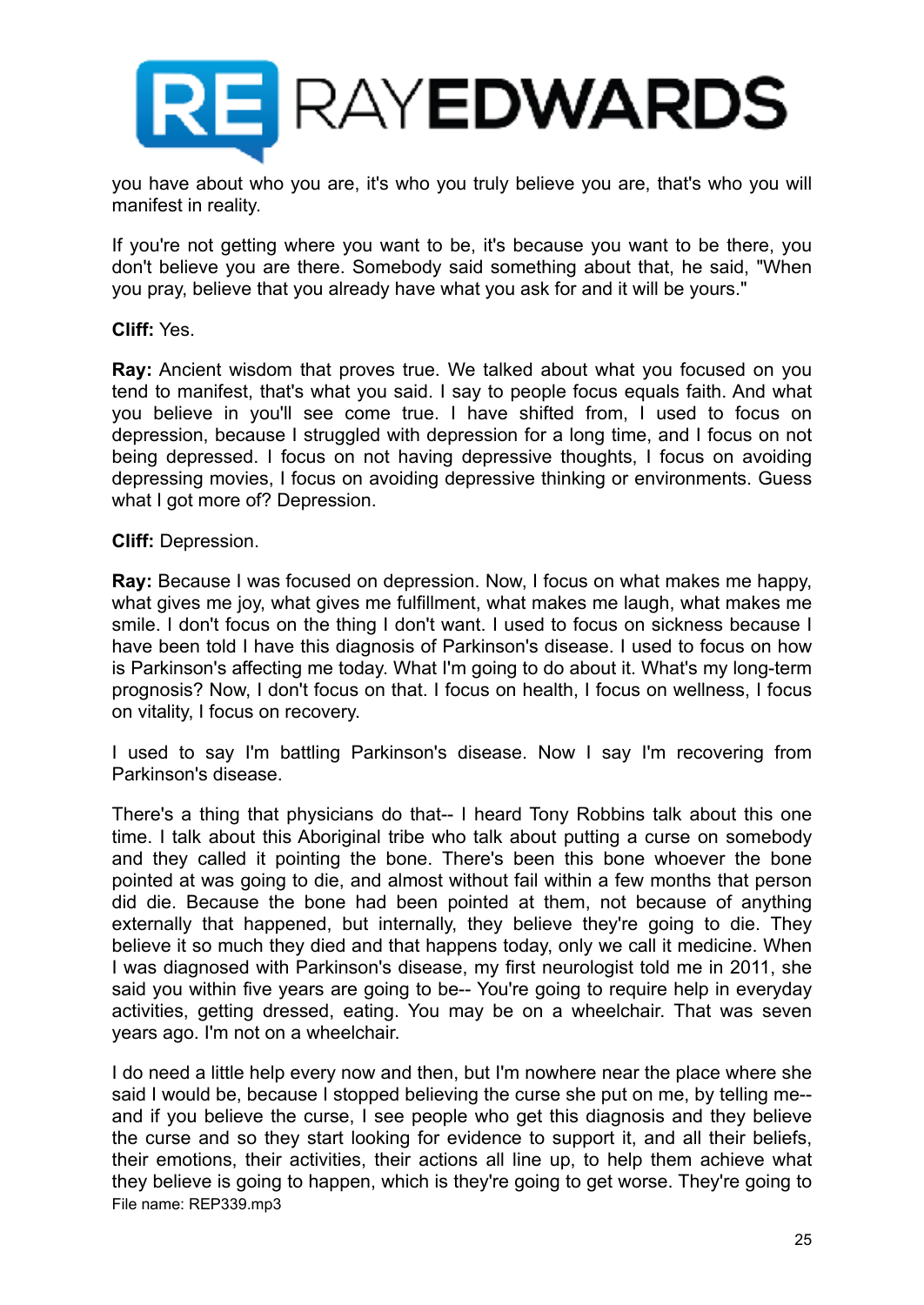

be helpless. They're going to get sicker and sicker, and it works with weight loss, it works with health, it works with finances, it works with relationships, it works with fulfillment in your work.

It's so important that we focus on what we want and not on what we don't want. That's one of the key things that you've done, by changing your identity through this. You're not focused on not being fat Cliff, you focus on the fact that you're 175-pound man.

**Cliff:** Yes, absolutely. I want to say the one thing that you said at the beginning is, we're always growing. We're always learning. I said just a moment ago that, I'm living my dream life and I am. In every way I am living my dream life, but by no means am I done growing.

# **Ray:** Yes.

**Cliff:** Because I can tell you right now. I have achieved all the dreams that I had. Actually, my life is wilder than my wildest dreams 10 years ago. Oh my gosh. But I still have dreams today. I'm still pursuing things. I'm still learning. I'm still growing. I'm still going to the gym and consuming countless hours of new content, which by the way I did not listen to Tony Robbins today. I listened to an hour of Donald Miller reading me his book called Building a StoryBrand.

# **Ray:** Great book.

**Cliff:** I'm learning new things. It's like gosh, Ray and Mike Kim, have been talking about StoryBrand and Donald Miller for at least a year and a half two years now. I have been talking to people about this I should probably go and read this book. Now, I'm consuming it. I'm growing, I'm learning, I'm improving and the more I soak that stuff in, the more I'm able to help people, and the more I'm able to help people, the more I'm able to achieve my dreams, because we achieve success in life by helping other people achieve success in life.

**Ray:** Yes, and some people are skeptical about that, they say, that can't be true for everybody. Well, if you believe that, you're right because it won't be true for you at the very least. There's something you said earlier that I want to highlight, because this is been very meaningful to me. You said something about, well, it was the placebo effect. I think is what you're talking about your gallbladder issue. Not too long ago, I went to my neurologist and I said, "Hey, I've done the following things, and my symptoms have improved, so I wanted to take less Parkinson's medicine. Is that, okay?" He said, "Yes, it's okay, but just understand this is just the placebo effect?

# **Cliff:** [laughs]

**Ray:** This is just the placebo effect. I had the presence of mind to say, we have a good relationship. We have a little back and forth. I said, "Doc, don't tell me it's just a placebo effect. What you're telling me is, what I believe in my mind, changed my File name: REP339.mp3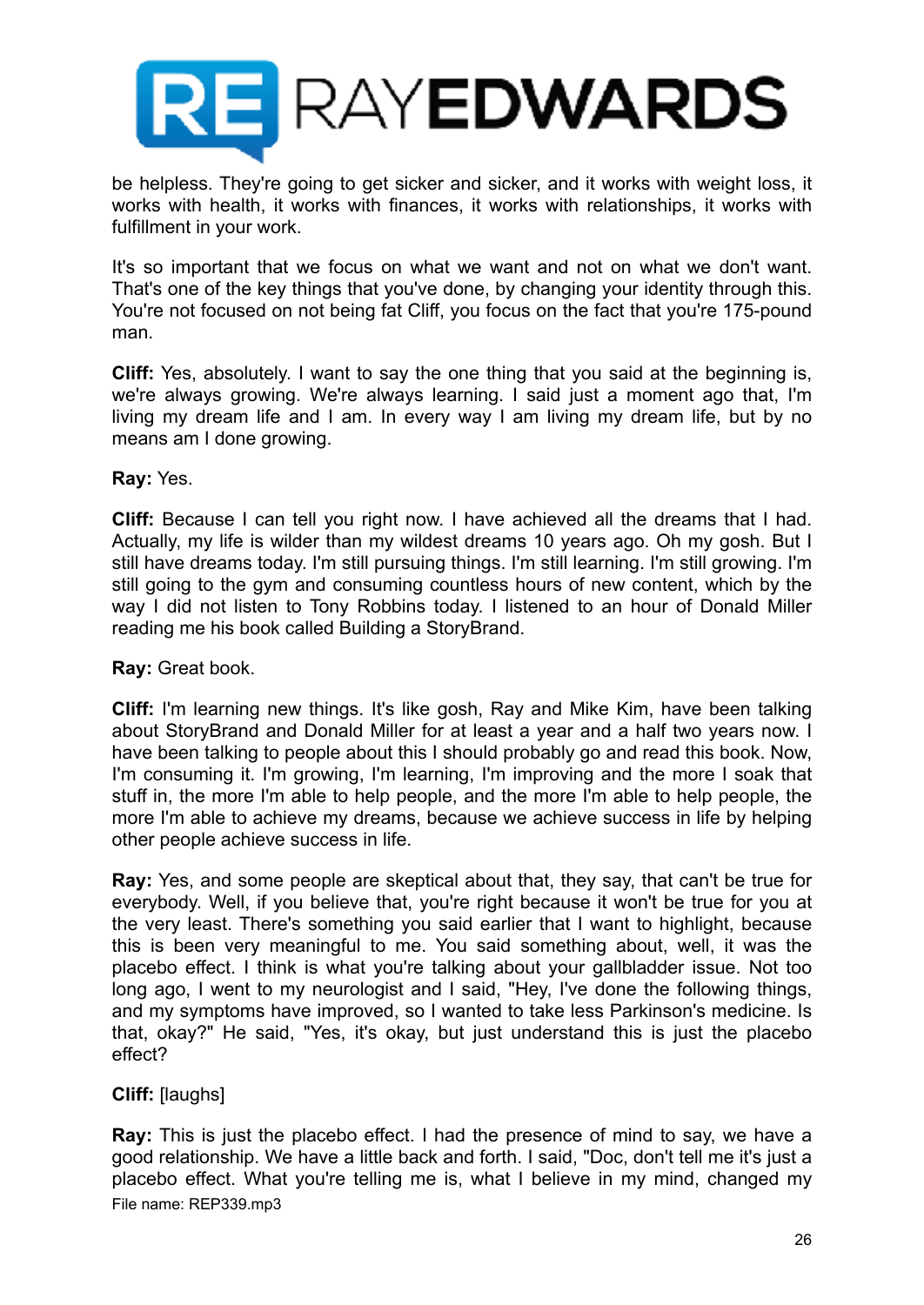

physical body and relieved symptoms of a disease you can't help me with." That's not just the placebo effect. That's a freaking miracle. That our mind has that much power. There are cases of people with a personality disorder, multiple personalities, who their mind is so powerful, it actually changes their eye color when they believe they're different identity.

It's proven, it's documented, it changes their eye color. There is no such a thing as just the placebo effect. If you believe it and it comes true, it's a miracle. Let's call it what it is. It's the power that God has placed within you. Whether you believe in him or not, he believes in you. I was struggling up until recently with the fact I'm going to Hawaii in about a week. I'll be there for a week, researching some places we're going to have a big retreat for my mastermind group in January of next year. I was struggling with that fear-

**Cliff:** I love the idea that you're struggling with the fact that you're going to Hawaii. What's wrong with that Ray? [laughs]

**Ray:** There's two things that were wrong with it. First of all starting with, I don't know if I'll be able to physically hold up. Because I get tired, I have this diagnosis. That's when I realized I'm focusing on the wrong thing. I want to focus on the fun, the joy, the experiences that-- Now, I'm fired up by that part of it. The other part, this is the part that was really bugging me. I'm going to be tempted to eat so much sugar which is going to be so much. So many sweets, so many-

Once I adapt with the identity that I'm not a guy who eats sugar, that fear just dropped away. It's no problem, because like, I hate grapefruit. I will never be tempted to eat grapefruit. Never. It never crosses my mind, because I'm not a grapefruit eater. I'm never worried about being tempted to rob a bank, because I'm not a bank robber. I've never tempted eat sugar, because I don't eat sugar. I'm not a sugar eater.

**Cliff:** I would love to add something if I may. Because for me, I'm not even tempted in the list. I'm not tempted because I don't eat sugar for the rest of my life. That's not for me why I'm not tempted. I'm tempted because I've changed my belief about what sugar is.

**Ray:** Yes, me too. Because I believe it is poison.

**Cliff:** Yes. It is poison, it's toxic, and by the way, I will tell you, I still will tell you. I will give you the fact that it tastes amazing. It does. I'm not going to lie to myself. I know that it tastes amazing. I know that when I eat it, it actually produces a pleasurable response in my body.

**Ray:** Cocaine makes you feel amazing.

**Cliff:** Yes, I don't lie about any of that stuff, but what I focus on is what I feel. When I see the tree, I do not focus on how good I remember it tasting, I do not focus on the pleasurable response, when I look at any sugary snack, a KitKat bar at the checkout File name: REP339.mp3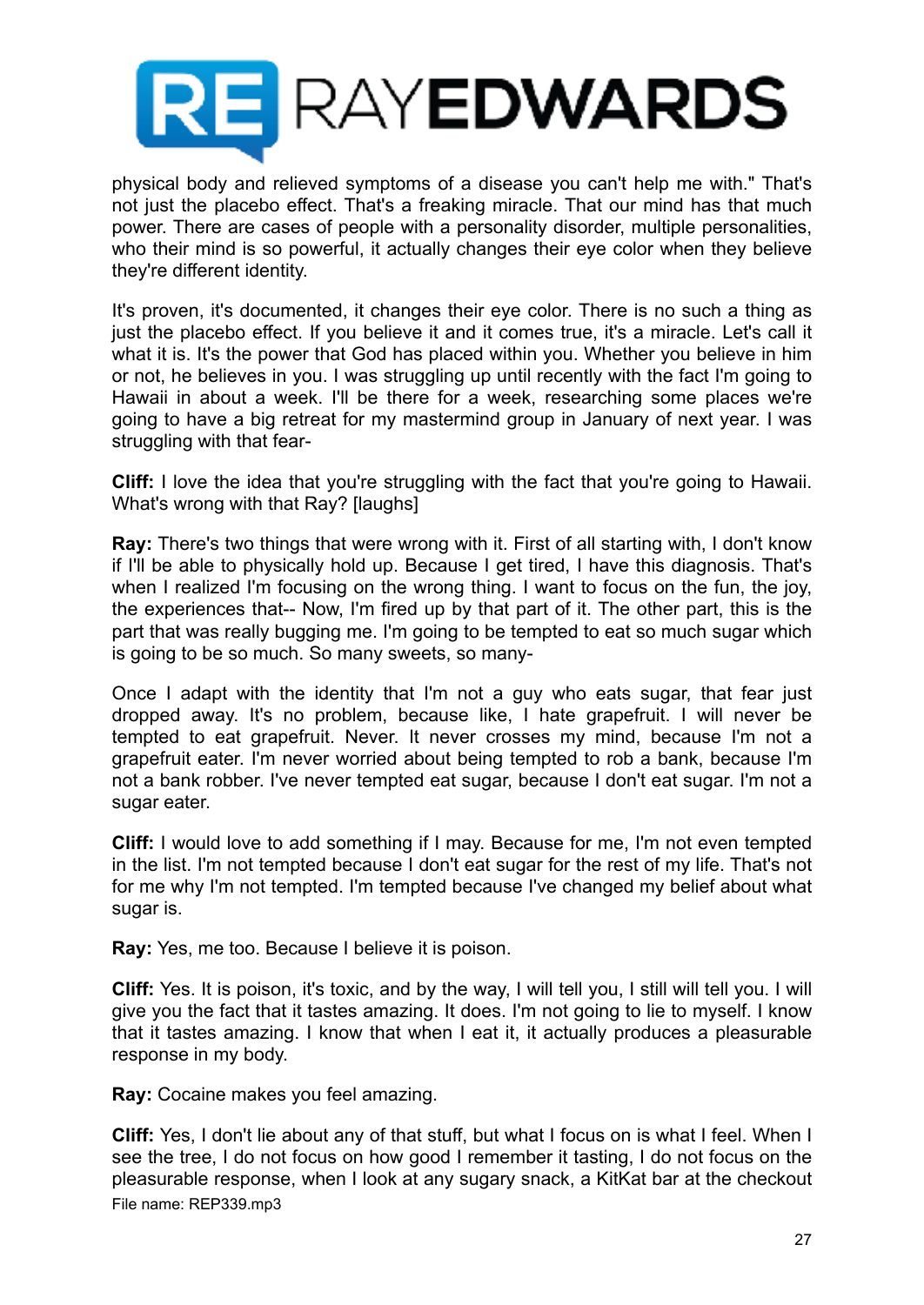

counter, anywhere, any snack, any sugary treat, I always focus on December 24th and the fact that I have missed out with my family, and how lethargic I was, and how it usurped and sucked out the life out of my body.

### **Ray:** How sick, you felt.

**Cliff:** How sick I felt, and not to mention the fact that it put on so much visceral fat on to my body, that it was actually killing and chocking my physical body, and so much so that it produced a response that put me in the hospital, and almost killed me, and took me away from my family, and the ability to serve this world the way that I've been called to serve. I think about all of those things when I think about sugar. When I think about sugar, I've changed my belief about what sugar is, and what sugar means to me.

**Ray:** Yes, yes. I want to thank you for reminding me of what I needed to remember, and helping me change my identity and beliefs about who I am, especially about things that we've talked about on this-- But it applies to so much more than just diet and food, and whether you are fat or not, it applies to finances, to your family relationships, to your marital relationship, it applies to every part of your life, and Cliff is going to share on this things at his conference, which you need to buy a ticket to and go to it, and the address for that again is?

### **Cliff:** freethedream.live

**Ray:** And he is also going to be sharing at my conference permission to prosper, which is July 30 through August 1 in Franklin, Tennessee, and you can find out more about that at permissiontoprosper.com, and this is where we teach you to break free of the lies you've been sold, especially, if you are a Christian. I'm afraid you've been sold a pack of lies by the church, by pastors, well-meaning people who don't understand the true nature of money, wealth, and possessions, and what it means to be prosperous in the kingdom. I'm not talking about Jesus loves me so I have a Rolex. You might have a Rolex, that may be part of it. Here is the thing about prosperity, if you are worried about me teaching the prosperity gospel, that if you are Christian you make lots of money, it's even worse than that.

I'm teaching that you should prosper in every area of your life, in your fitness, in your faith, in your family, in your finances, in your fun, in your fulfillment, in your friends, every area of your life should glisten with hope, in every area no matter what your external circumstances are, you should be prospering in every part of your life. It's not just about money, it's far more wide-reaching than that, if money and prosperity worries you, think about having prosperous businesses, prosperous life, prosperous health, prosperous family, prosperous spirit, it all starts with a prosperous soul, and that's what we're focused on. Cliff will be speaking there along with some other friends of mine. I'll be talking more about that, that's at permissiontoprosper.com. Cliff, I so appreciate you sharing, what you shared on this podcast, and I want to point people back to your two-hour episode again, one more time, let's address for that.